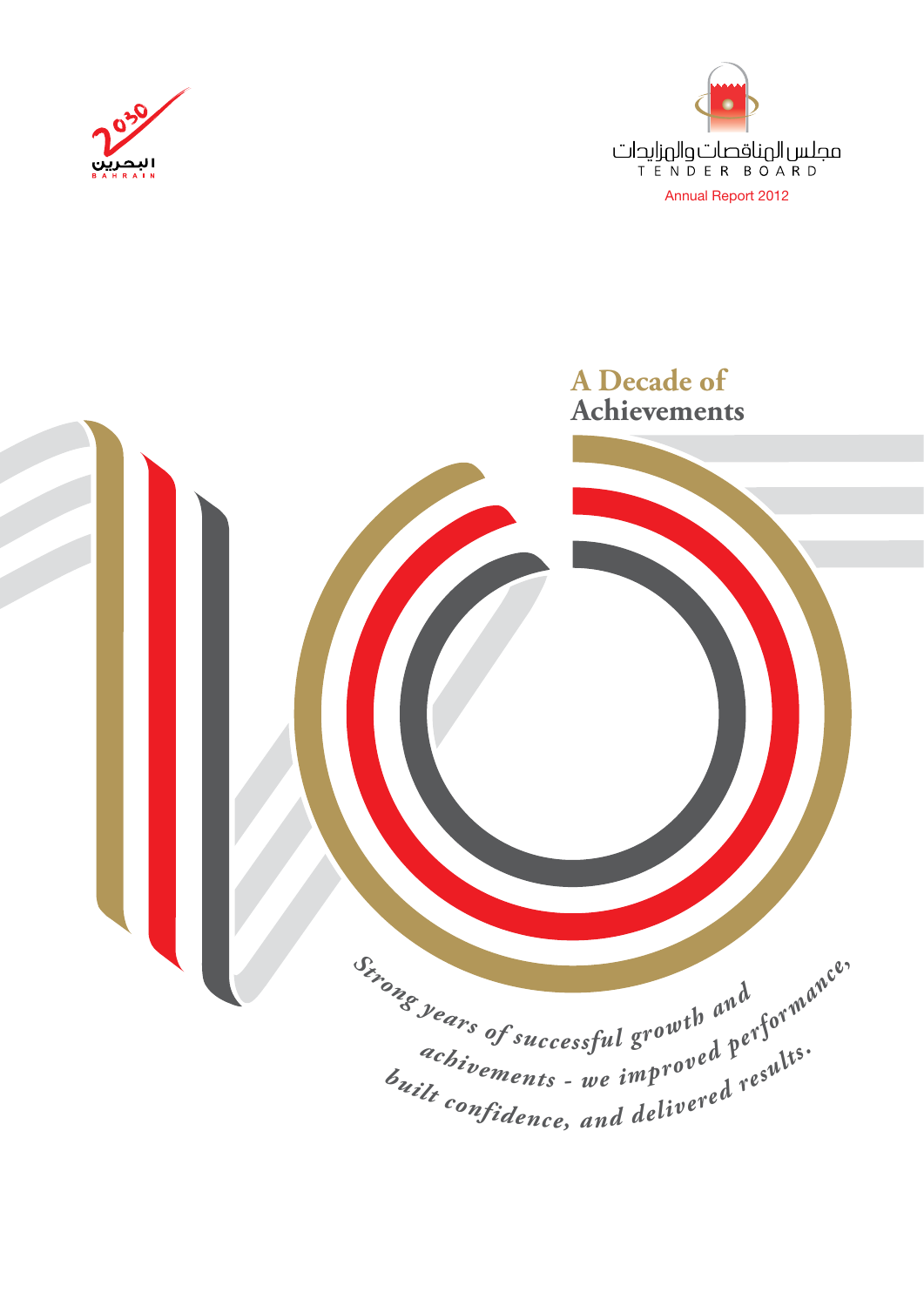#### **Contents**

- 02 Profile, Vision, Mission and Values
- 04 A Decade of Achievements
- 06 Tender Board Members
- 08 Chairman's Statement
- 10 The Key Tenders Awarded by Industry
- 12 Review of Operations
- 20 Annual Highlights

Bahrain Tender Board 7th Floor, Almoayyed Tower, Seef District, PO Box 18686, Manama, Kingdom of Bahrain Tel: (+973) 1756 6666 Fax: (+973) 1758 7855 www.tenderboard.gov.bh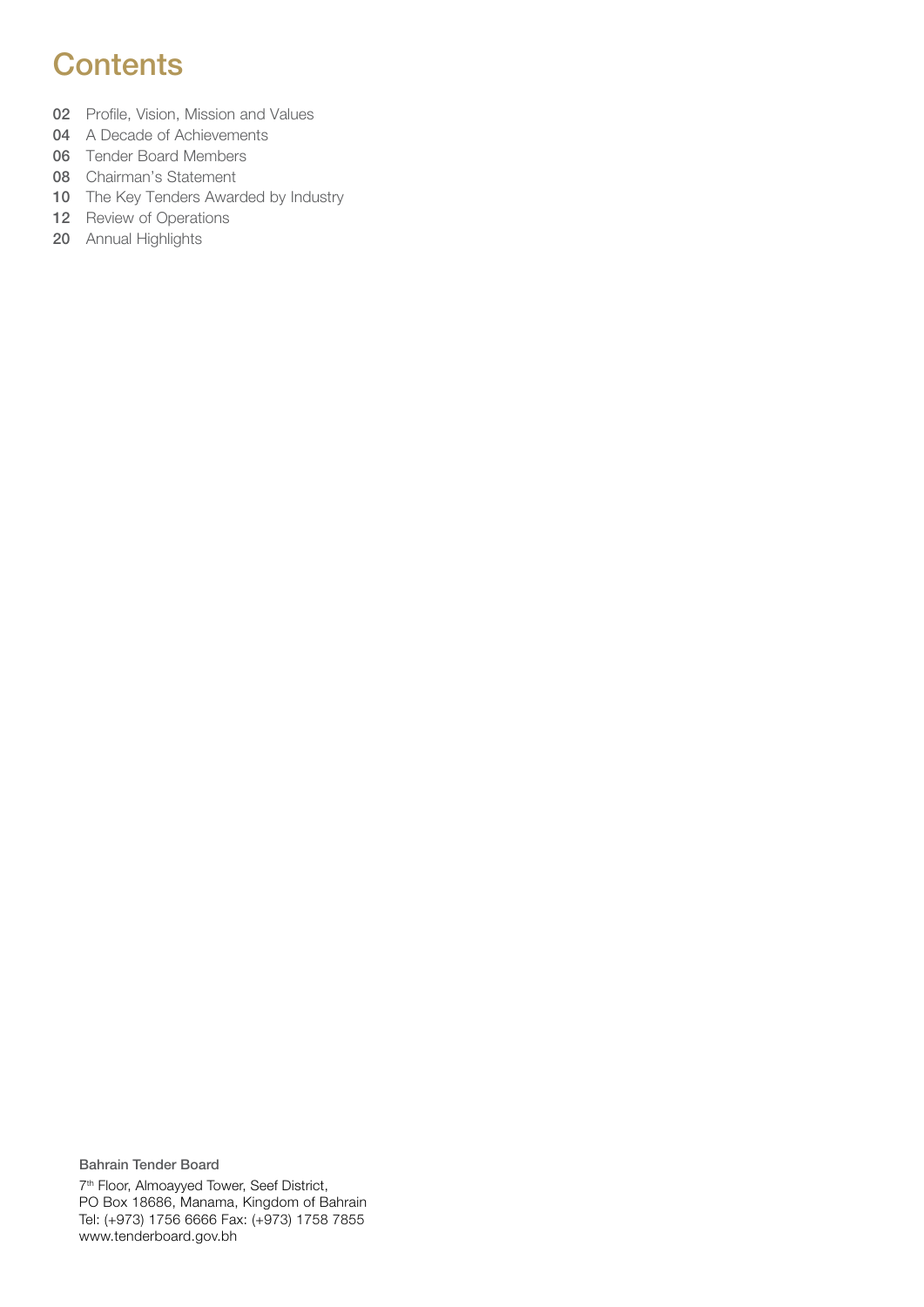



His Royal Highness, Prince Khalifa bin Salman Al Khalifa

The Prime Minister of The Kingdom of Bahrain Al Khalifa The King of the Kingdom of Bahrain

His Majesty King Hamad bin Isa



His Royal Highness, Prince Salman bin Hamad Al Khalifa

The Crown Prince, Deputy Supreme Commander and First Deputy Prime Minister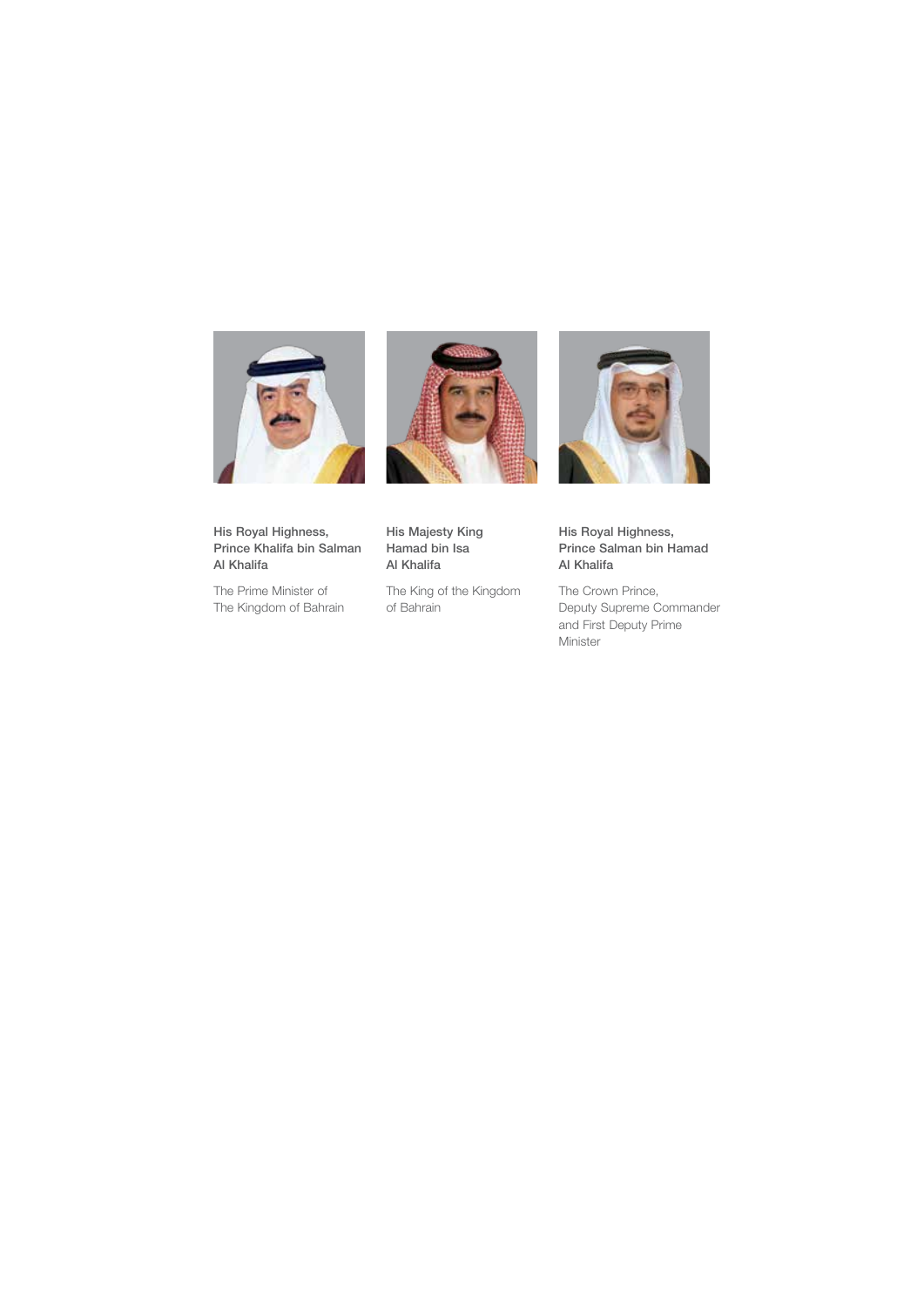#### Profile, Mission, Vision and Values

#### About Tender Board

The Tender Board is a fully independent body, established by a Royal Decree on 7 January 2003 with a clear agenda to set up a strict regulatory mechanism that would ensure fairness and equal opportunity for all stakeholders.

| The role of the Tender Board<br>is clearly expressed in the<br>Legislative Decree No: 36<br>issued on 9 October 2002<br>with respect to the Law<br><b>Regulating Government</b><br>Tenders and Purchases.<br>The Tender Board has the<br>following responsibilities: | • Protect public funds and<br>prevent the undue influence<br>of personal interests on<br>tender formalities.<br>• Achieve maximum levels<br>of economic efficiency in<br>purchasing activities, at<br>competitive and fair prices.<br>• Encourage suppliers and<br>contractors to participate<br>in Government tenders and<br>purchases. | • Encourage integrity,<br>competitiveness, fair<br>treatment and equal<br>opportunity to all<br>contractors and suppliers.<br>• Ensure total transparency<br>in all aspects of purchasing<br>procedures by the<br>Government. |
|----------------------------------------------------------------------------------------------------------------------------------------------------------------------------------------------------------------------------------------------------------------------|------------------------------------------------------------------------------------------------------------------------------------------------------------------------------------------------------------------------------------------------------------------------------------------------------------------------------------------|-------------------------------------------------------------------------------------------------------------------------------------------------------------------------------------------------------------------------------|
| <b>Our Vision</b>                                                                                                                                                                                                                                                    | To be a world-class role model organisation in tendering<br>practices.                                                                                                                                                                                                                                                                   |                                                                                                                                                                                                                               |
| <b>Our Mission</b>                                                                                                                                                                                                                                                   | The Tender Board is a governing authority that assures<br>excellence, equality, transparency and fair competition in<br>Government tenders and purchases.                                                                                                                                                                                |                                                                                                                                                                                                                               |
| <b>Our values</b>                                                                                                                                                                                                                                                    | . Integrity & Transparency: Strive to achieve the highest<br>in our relations with our stakeholders.                                                                                                                                                                                                                                     | levels of integrity and transparency in our performance and                                                                                                                                                                   |
|                                                                                                                                                                                                                                                                      | • Trust & Respect: Strive to gain partners and customers'<br>trust and respect through professional commitment in our<br>dealings and decisions.                                                                                                                                                                                         |                                                                                                                                                                                                                               |
|                                                                                                                                                                                                                                                                      | • Equality & Equity: Achieve equal opportunities for<br>compliance with policy standards.                                                                                                                                                                                                                                                | customers, and equity in pay and rewards for employees in                                                                                                                                                                     |
|                                                                                                                                                                                                                                                                      | • Quality & Excellence: Work as a team to maximise<br>the quality of performance standards to offer service<br>excellence.                                                                                                                                                                                                               |                                                                                                                                                                                                                               |
|                                                                                                                                                                                                                                                                      | • Accountability: Be responsible for our decisions and                                                                                                                                                                                                                                                                                   | actions and to embrace our full commitment to team spirit                                                                                                                                                                     |
|                                                                                                                                                                                                                                                                      | · Professionalism: Invest in developing and motivating<br>our human resources competence and performance to<br>enhance our professional ability and credibility                                                                                                                                                                          |                                                                                                                                                                                                                               |
|                                                                                                                                                                                                                                                                      | • Creativity: Value our human resources as the important                                                                                                                                                                                                                                                                                 | source for creativity, performance and strategic success                                                                                                                                                                      |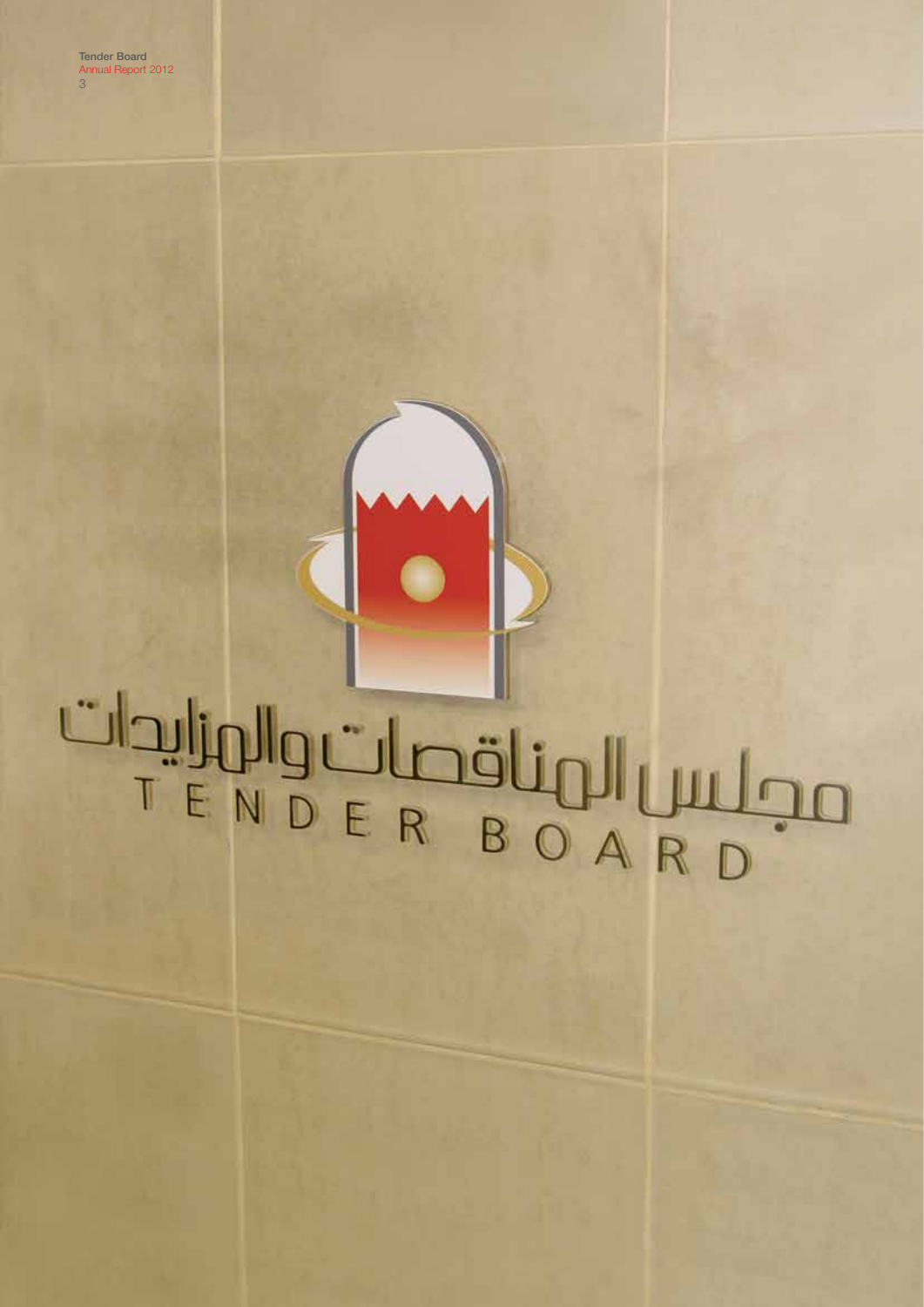Tender Board Annual Report 2012  $\overline{A}$ 

#### A Decade of Achievements

"The dedication and professionalism team of the Tender Board was and still the key of success, without their hard work and relentless pursuit of excellence none of the achievements during the past decade could be realised"

### 2004

• Databank created

• Establishment of support secretariat completed

## 2007

- Launching the new Tender Board official Website.
- The live broadcast of the public opening of the tenders through the official website of the Tender Board.

## 2003

- Establishing of the Tender Board by the Royal Decree on 7 January
- Headquarters opened at Bahrain International Exhibition Center
- First Public tender took place on 5 February.
- Official website launched

## 2005

- Tender Board moves to new premises at Al Moayyed Tower in Seef District.
- Budget approved to start the eTendering system project.

- Achieving the ISO 9002:2000 accreditation for the quality management system
- Databank completely revamped.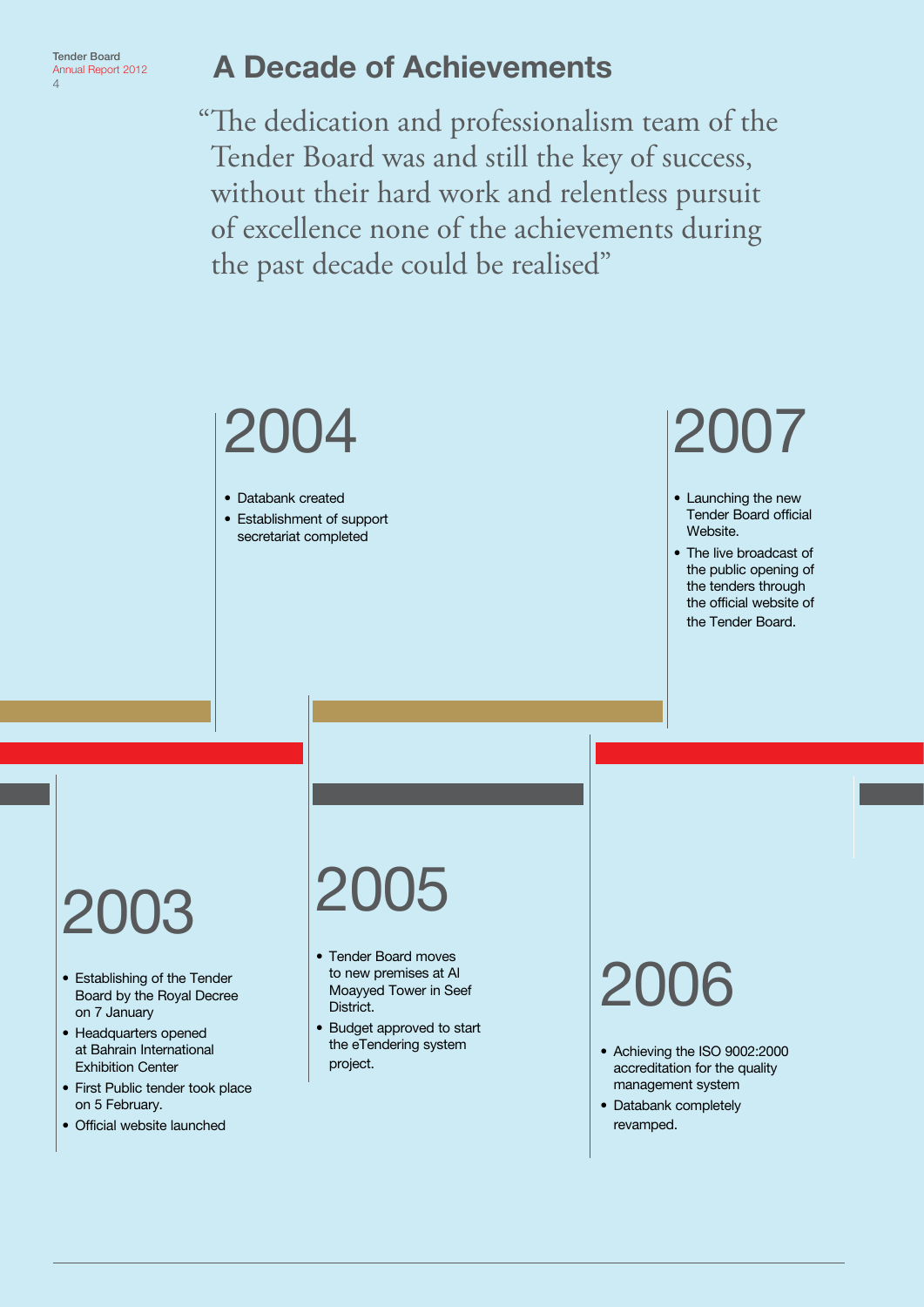## 2009

- Receiving the Bahrain Government Excellence Award for Best eProject and Bahrain Government Excellence Award for Best eService by the eGovernment Authority, also received the First GCC Award for eTendering in Oman.
- Development of an interactive and informative website to featuring and showing the feeds of the weekly opening tenders lively on air.

## 2011

- Development of implementation of the eTendering system
- The development and deployment of the document Management system

## 2008

- Appointing a specilised consultancy firm (Idea Management Consultancy) to study and review the Tender Board strategy and standards and key performance indicators (KPIs) for all the operational functions.
- Training sessions conducted to a number of concerned employees from the Purchasing Authorities on how to interact with the system when processing their tendering also training sessions conducted to a number of concerned suppliers and contractors to provide them with the all the necessary information on how to start automating submission of their bids.

## 2010

- Finalising and testing the new eTendering system.
- Singing new training agreement with the Bahrain Institute of Public Administration (BIPA) AND Labour Fund (Tamkeen).

- Launching the new and improved official website
- Auditing the whole operation process by Ernst & Young, which has given us a strong direction and strategy for the future to bring us even further in line with the international best practice.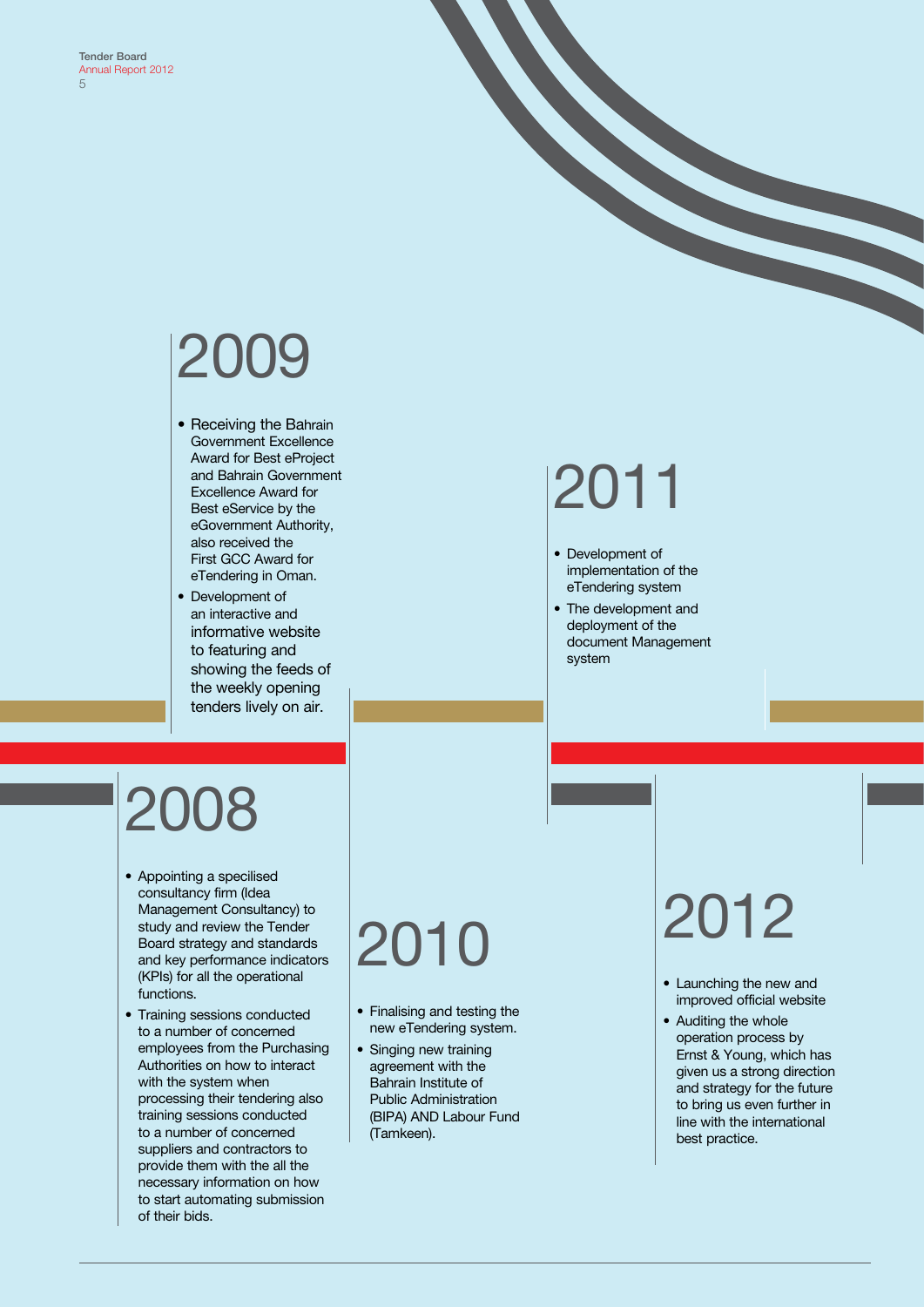

#### Tender Board Members



- 1. His Excellency Basim Bin Yacob Al Hamer Chairman
- 2. Dr. Nabeel Mohammed Abulfatih Deputy Chairman
- 3. Mr. Ali Mohammed Ali Al Arrayed Member
- 4. Mr. Mohammed Ali Al Qaed Member
- 5. Engr. Taha Mahmood Faqihi Member
- 6. Mrs. Hayam Mohammed Ismail Al Awadhi **Member**
- 7. Mr. Adnan Mohammed Fakhro Member
- 8. Mr. Waleed Yusuf Alsaie Member
- 9. Mr. Hasan Ali Jaber Al Nasser Member

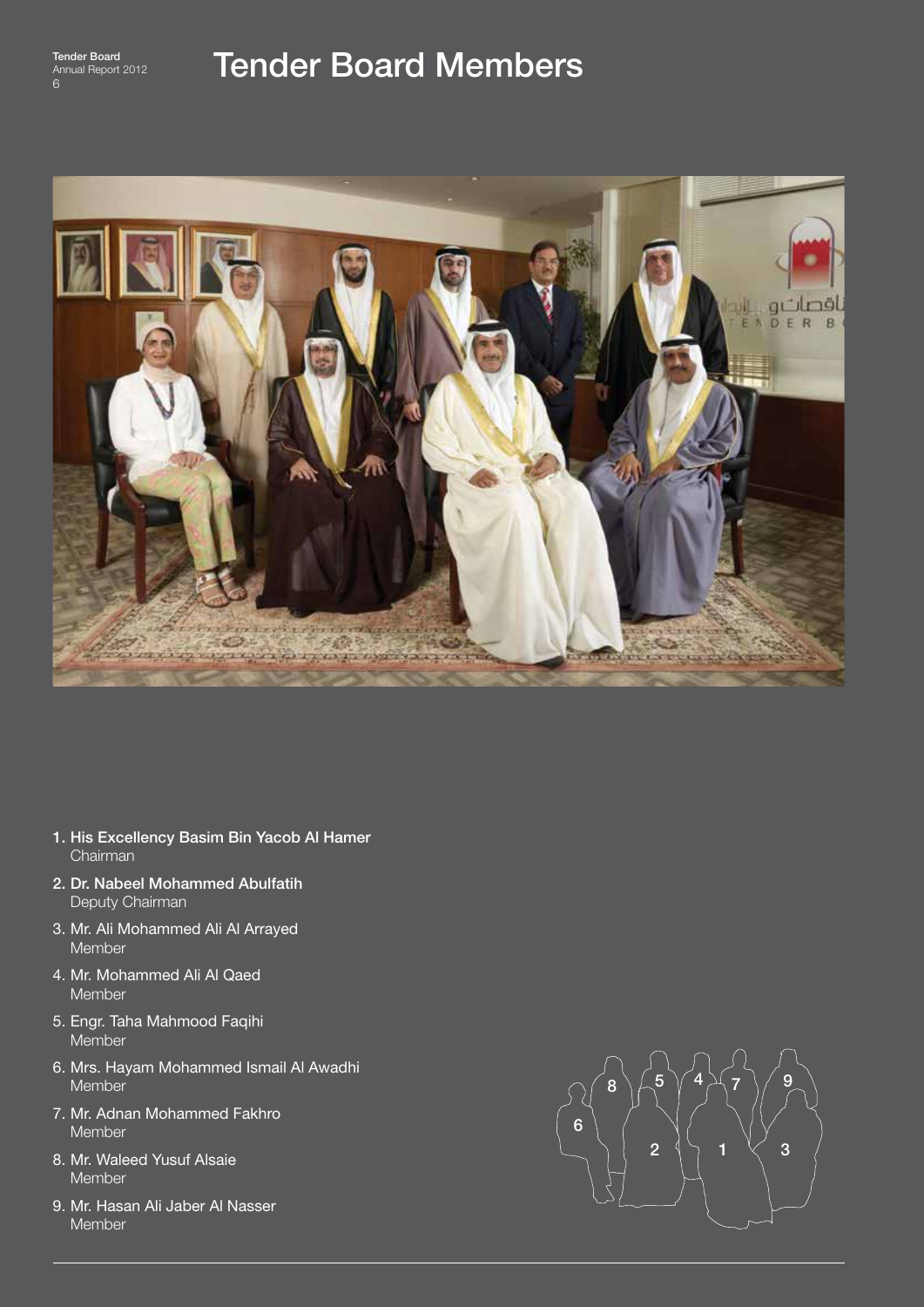



















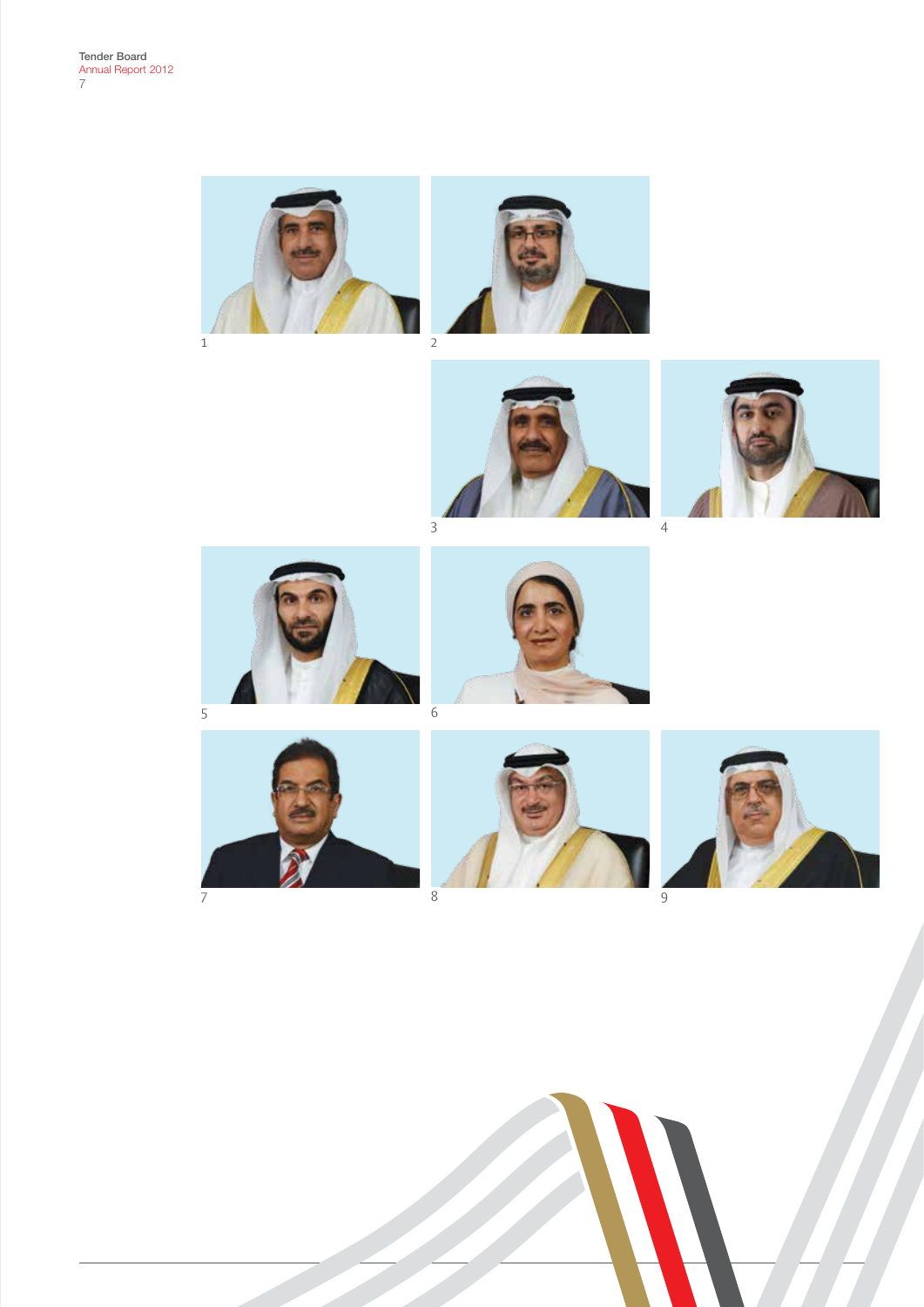#### Chairman's statement

"The road from 2003 to today have not been an easy one to travel, but the role of HRH Prince Salman bin Hamad Al Khalifa in establishing the Tender Board and in promulgating the Tender Board Law has been our guiding light to success"

This year's annual report marks a major milestone for The Bahrain Tender Board and sees the culmination of a decade of operations. Our ongoing mission is to serve two main purposes - the first is to facilitate public sector purchasing in line with international best practices. The second is to stimulate the Kingdom's economy, making it an attractive climate for both local and foreign businesses by offering a transparent and equitable platform for fair competition.

Over the past 10 years we have done just that, as can be seen from the achievements and advances in the following pages.

The road from 2003 to today have not been an easy one to travel, but the role of HRH Prince Salman bin Hamad Al Khalifa in establishing the Tender Board and in promulgating the Tender Board Law has been our guiding light to success. The contributions of previous Chairmen and Board Members and the employees who worked tirelessly to ensure the Law was pushed through, cannot be underestimated. And we today acknowledge their tremendous contributions.

We are all aware that we are working in challenging economic times, and during our ten years of operation, Bahrain has of course seen the effects of the global financial crisis, dipping investor confidence in financial markets and a real estate downturn. However, for 2012 there is good news emanating from developing economies, of which Bahrain is one.

Our leadership's focus on continually improving the Kingdom's infrastructure, manufacturing capabilities and Government services means that the Tender Board's work and the projects it issues are continually going forward.

This year, a record number of 1,886 tenders were awarded, with a total value of almost BD 905 million, showing strong Government spending and continued investment in the Kingdom's economy. Public health was of course a priority, with the highest number of these tenders 349 issued from the Ministry of Health. In terms of value, the aviation sector continued to be significant with close to BD 191 million worth of tenders being awarded by Gulf Air. Overall, government investment in the industrial, infrastructure, housing and education sectors also continued to be high, demonstrating Bahrain's commitment to the highest standards. It is also worth mentioning that the actual cost of the awarded tenders during 2012 was less than the estimated cost of the same by a total amount of BD 49 million.

Internally, our relatively small team of 33 employees has worked hard to achieve some major milestones in 2012, including digitising our archive systems from 2008 onwards, and upon Tender Board's directives establishing a Development Committee, which is currently reviewing our policies and procedures to streamline them.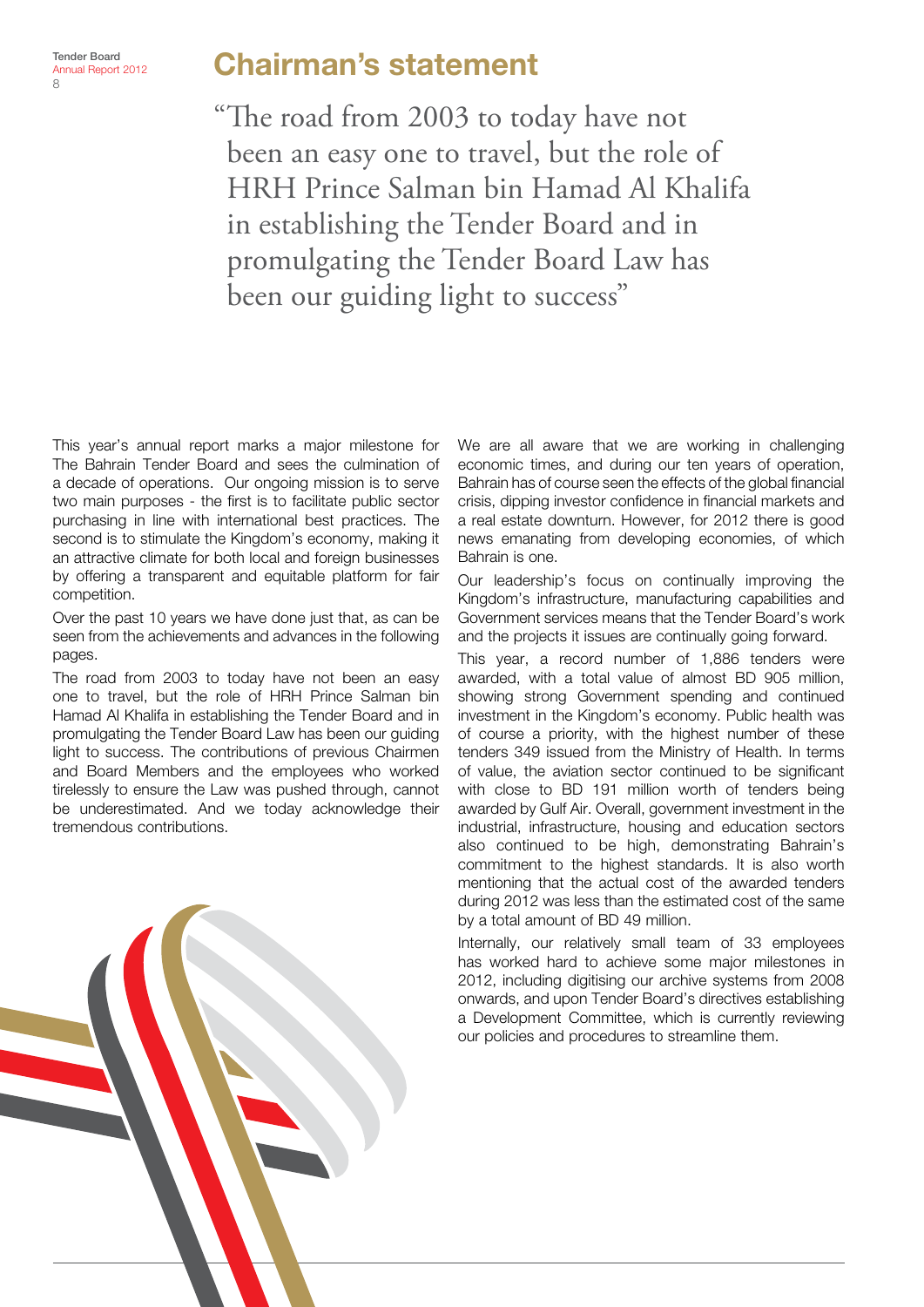#### BD49m

The actual cost of the awarded tenders during 2012 was less than the estimated cost of the same by a total amount of BD 49 million.



We also launched our new website, which now shows a live feed of all tenders so that bidders can receive up to the minute information on their submissions. We are also very proud of our open communication with the market, and this is demonstrated by our workshops, which we provide to suppliers and contractors with the assistance of Labour Fund (Tamkeen), to facilitate their bids by walking them through the eTendering process step by step.

In partnership with eGovernment Authority, we further enhanced our pioneering eTendering system, which facilitates the entire tendering process online, and we thank all government partners who have utilised this system, along with our suppliers and contractors. We also thank our partners at the Bahrain Centre for Excellence who provides a model for excellence to all Government organizations.

As a follow up on to the study conducted in 2010 by McKinsey & Company, during 2012 our operations were audited by Ernst & Young, which has given us a strong direction and strategy for the future to bring us even further in line with the international best practice. Consistent with the recommendations of this study, we hope to become more content-focused, to streamline procurement for more simple tenders, and further standardise procurement processes for commodity tenders.

Our future will be developing our platform even further –we never feel that we have reached as far as we can go – we will continue to push the boundaries to make ourselves a world class role model, in line with our vision. We have strategic goals in place for upcoming initiatives that will serve the people and economy of Bahrain, including eProcurement.

We are working with both the eGovernment Authority and Central Informatics Organization on this. We enjoy an excellent relationship with them and with all government organizations such as the Ministry of Finance, the Ministry of Works, the Electricity and Water Authority, Bahrain Petroleum Company (BAPCO), Labour Fund (Tamkeen) and National Oil and Gas Authority (NOGA). We very much appreciate their help and support, and the mutual cooperation. We have to make our tenders as transparent and professional as possible to reach our goal of leading the region in tendering practices.

Furthermore and on behalf of the Tender Board, I would like to extend our gratitude to His Majesty King Hamad bin Isa Al Khalifa, The King of the Kingdom of Bahrain, His Royal Highness Prince Khalifa Bin Salaman Al Khalifa The Prime Minster of the Kingdom of Bahrain and his Royal Highness Prince Salman bin Hamad bin Isa Al Khalifa the Crown Prince, Deputy Supreme Commander of the Bahrain Defense Force and First Deputy Prime Minster, for their invaluable support, strategic guidance and visionary leadership.

In closing. I want to highlight again the dedication and professionalism of the small Tender Board team, led by its Secretary General Mr. Abdul Aziz Abbas Al Gassab. Without their hard work and relentless pursuit of excellence, none of the achievements of the past decade could have been realised.

Basim Bin Yacob Al Hamer Chairman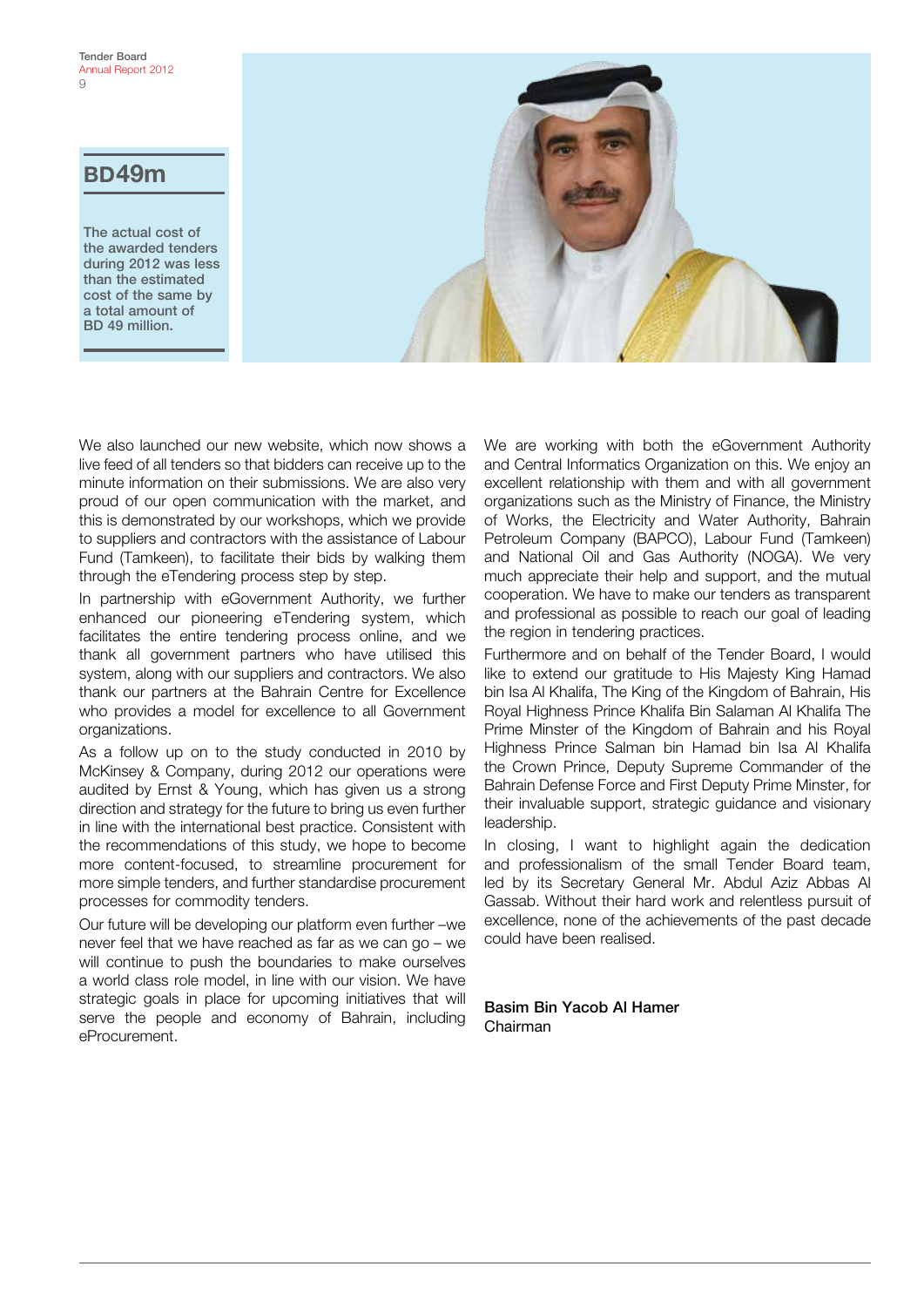The Key Tenders Awarded by Industry

#### **Health**

Total Value of Tenders BD 84 Million

Total Number of Tenders • Ministry of Health 349





#### Infrastruture & **Housing**

Total Value of Tenders BD 276 Million

#### Number of Tenders

| <b>Total Number of Tenders</b>                         | 641 |
|--------------------------------------------------------|-----|
| • Electricity & Water<br>Authority                     | 195 |
| • Ministry of Municipality<br>Affairs & Urban Planning | 146 |
| • Ministry of Housing                                  |     |
| • Ministry of Transportation                           | 18  |
| • Ministry of Works                                    | 213 |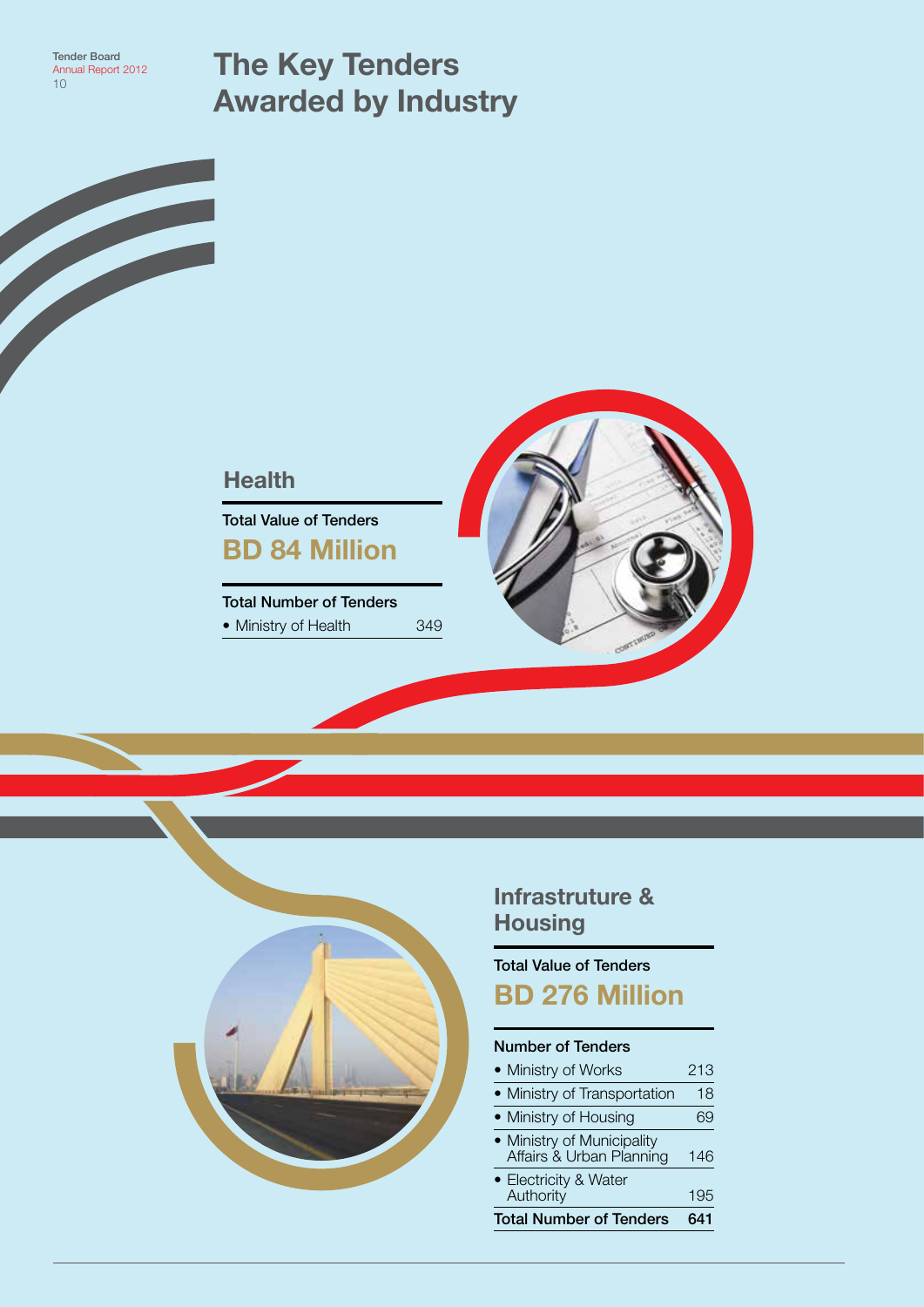

#### Aviation

Total Value of Tenders BD 174 Million

#### Number of Tenders

| <b>Total Number of Tenders 198</b> |     |
|------------------------------------|-----|
| $\bullet$ Gulf Air                 | 191 |
| • Gulf Aviation Academy            |     |

#### **Education** & Youth

#### Total Value of Tenders BD 33 Million

#### Number of Tenders

| <b>Total Number of Tenders</b><br>198 |     |  |  |  |  |  |
|---------------------------------------|-----|--|--|--|--|--|
| • Ministry of Education               | 155 |  |  |  |  |  |
| Youth and Sports                      | 44  |  |  |  |  |  |
| • General Organisation for            |     |  |  |  |  |  |

#### Oil

#### Total Value of Tenders

BD 118 Million

#### Number of Tenders

| Total Number of Tenders                | 210 |
|----------------------------------------|-----|
| • Bahrain Petroleum<br>Company (Bapco) | 207 |
| • National Oil & Gas<br>Authority      | З   |

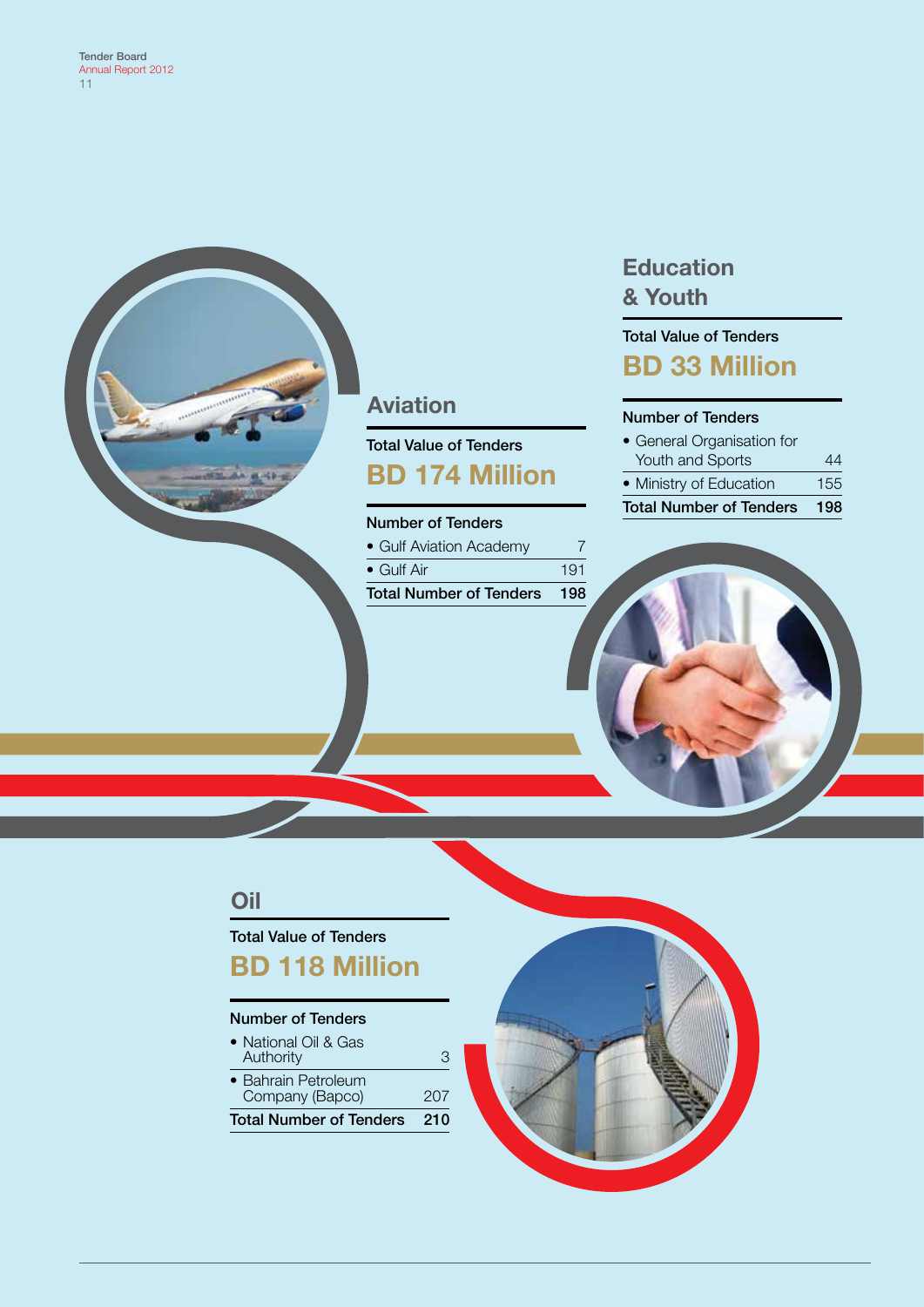Annual Report 2012

12

#### Tender Board **Consumer Board Consumer Person 2012**

"The Tender Board has a strategic goal in a place for for upcoming initiatives that will serve the People and economy of the Kingdom of Bahrain"

#### Tenders Awarded

A record number of tenders were awarded in 2012, with an average of 463 tenders per quarter and a total of 1,886 tenders throughout the year. The majority of these tenders were issued by Ministry of Health, Bahrain Petroleum Company (BAPCO), Ministry of Works, Electricity & Water Authority and Gulf Air. The total value of awarded tenders was BD 905 Million. Comparing the actual cost of the awarded tenders with their initially estimated cost, the difference in 2012 was BD 49 Million. This amount represents a 83 percent increase from the difference recorded in 2003. Since the establishment of the Tender Board the total difference amounted to BD 658 Million. Such differences between the actual and the initially estimated costs are a testament to the effectiveness of the Tender Board in the Kingdom's economy.

#### Competitiveness and Economic **Efficiency**

Through its commitment to attracting suppliers and contractor and establishing a highly competitive platform, the Tender Board has enabled the government to increase the standards of products and services obtained while securing the most competitive prices in order for the government to achieve high level of economic efficiency.

#### Tenders Opened & Bids Received

The number of tenders opened in 2012 totaled 1,180 with a total estimated value of BD 739 Million, a slight increase from 2011, bringing the total of tenders opened since 2003 to 12,719 tenders. The cumulative number of bids received in 2012 also increased to 7034 compared to the total of bids received in 2011 – an average of 6 bids per tender, making an impressive total of 67,507 bids received since 2003.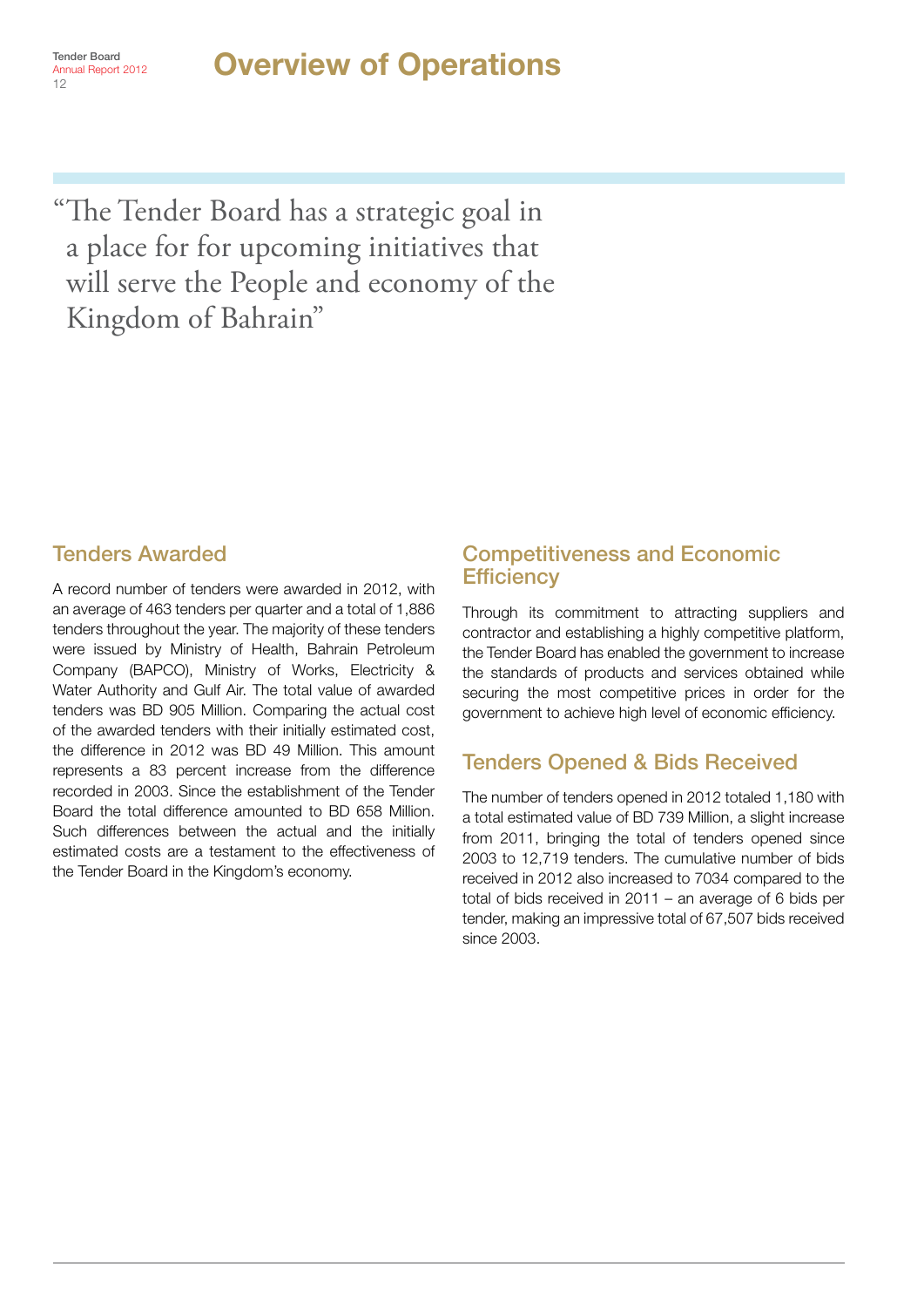

Total number of tenders awarded in 2012









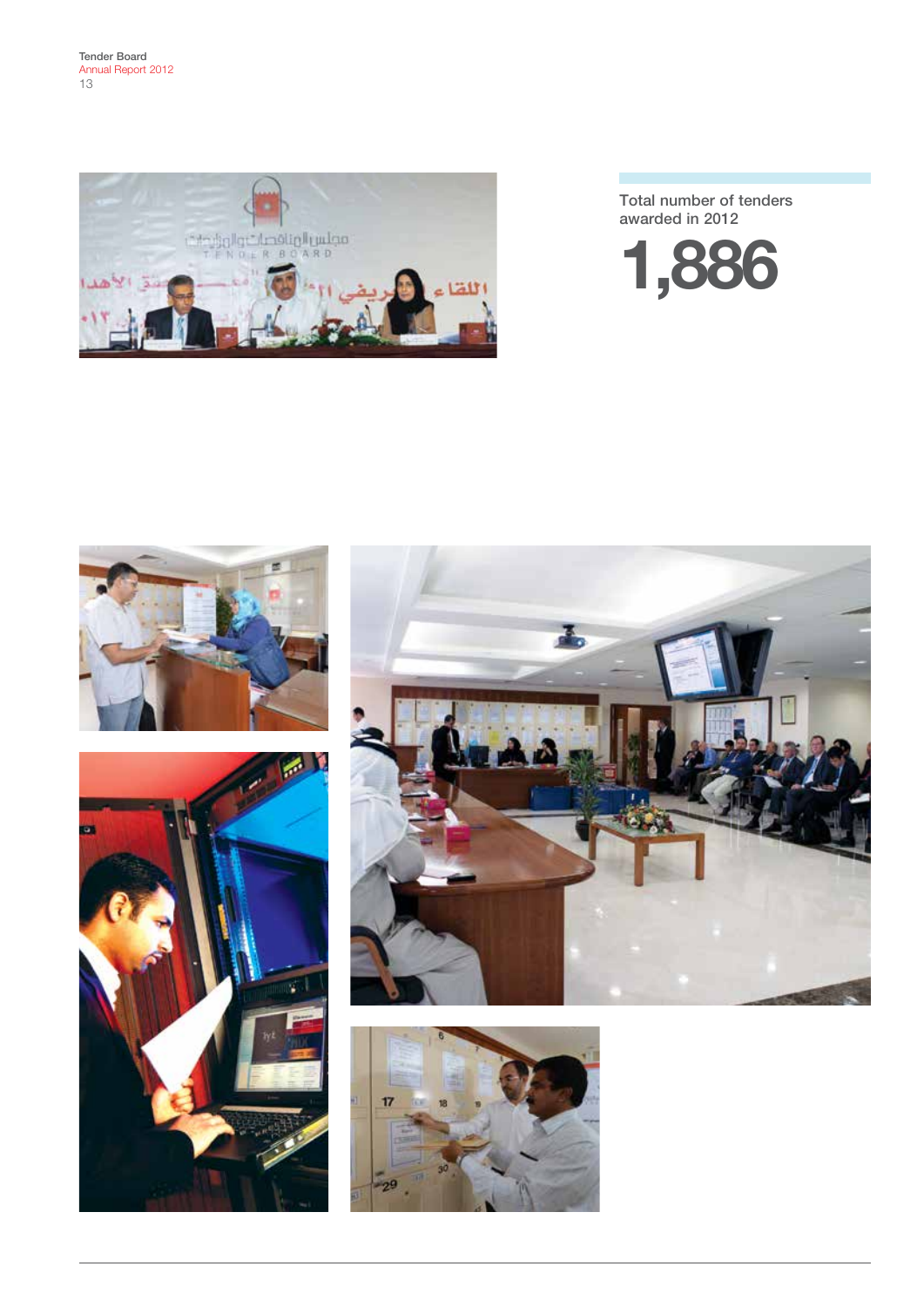Annual Report 2012 14

#### Tender Board<br>Annual Report 2012 **Overview of Operations**

Total number of tenders awarded since 2003









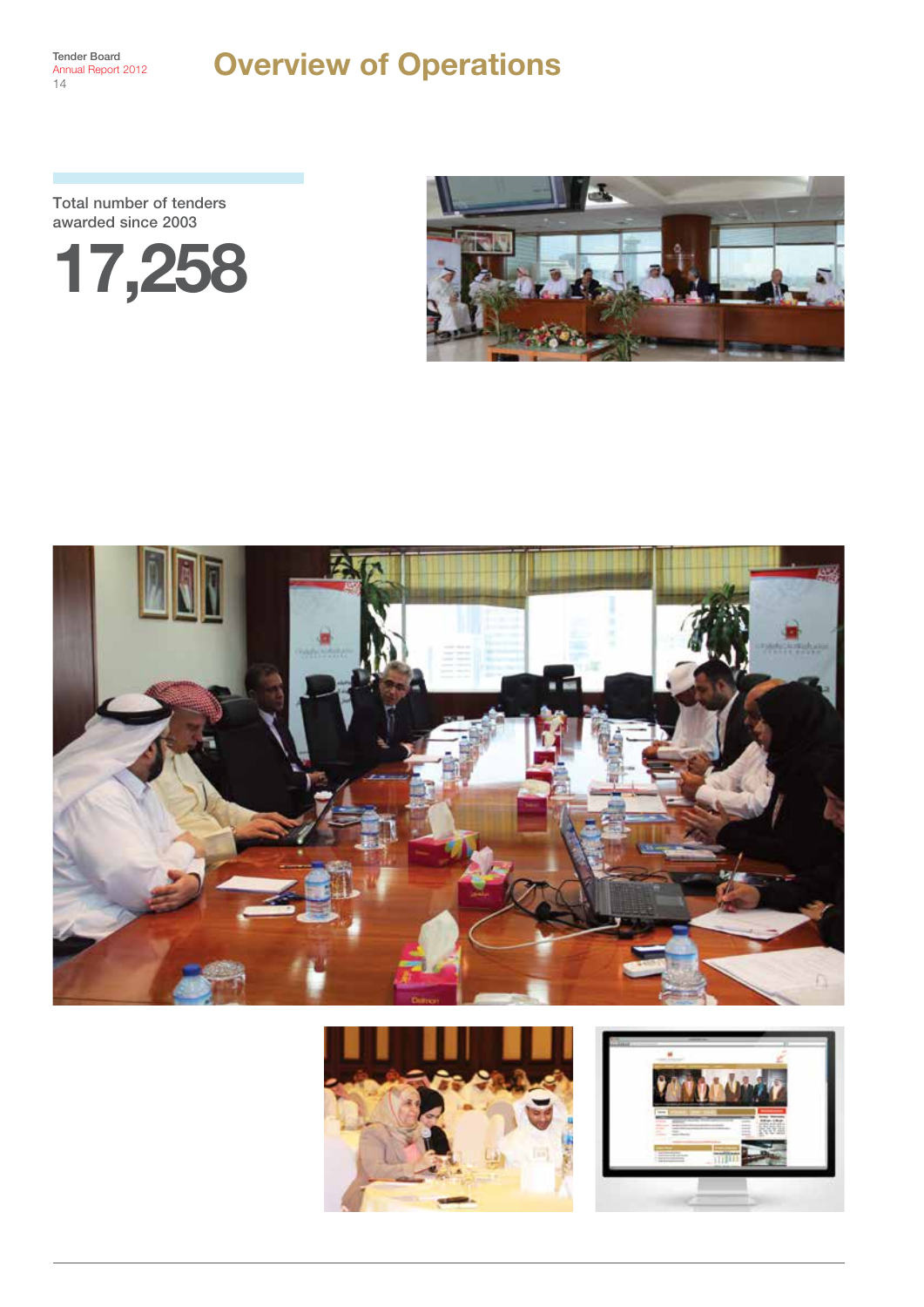"However, for 2012 there is good news emanating from developing economies, of which Bahrain is one."

#### Requests for Reconsiderations and Complaints

The Tender Board received 125 requests for reconsiderations and complaints, although the figure primarily consists of reconsiderations and enquires. These requests for reconsiderations and complaints are discussed at the Tender Board weekly meeting and determines whether the grievance is handled directly or referred to the authority concerned. In some cases, an ad hoc committee is formed and meets with the supplier or contractor director as well as with the purchasing authority concerned. The Tender Board takes the appropriate measures to adhere to the principals of fairness and the quality, following the previsions stipulated in the Law Regulating Government Tenders and Purchases.

#### Tender Board Meetings

In 2012 the Tender Board held 49 uninterrupted weekly meetings to review correspondence and procedures related to tenders and purchases in timely manner. At the weekly meeting Board Members determine what actions should be taken to ensure that sound decisions are reached in a fair and transparent manner. Tender Board members can now view any document via iPads during live sessions, and make comments electronically. Such comments can be shared between members of the Board.

#### eTendering System

Phase one of the eTendering system was launched during the last quarter of 2011 and it continues to be rolled out. A total of 8 purchasing Authorities were involved during the first phase. The first phase of the system enables purchasing authorities to upload their approved tender documents directly onto the purchasing authority portal and to publish it on the supplier portal. As for the suppliers and contractors, it enables them to access tender information online, download tender documents, and make their payments electronically through the ePayment Gateway. Government Authorities using the system during the first phase include Ministry of Works, Ministry of Housing, Gulf Air, Labour Fund (Tamkeen), Electricity and Water Authority, Bahrain Petroleum Company (BAPCO), eGovernment and Labour Market Regulatory Authority (LMRA).

eTendering is a major milestone, which facilitates the entire tendering process online allowing purchasing of documents, bid submission and follow up through the eTendering portal. An increasing number of Government Authorities are using the system each month, following training sessions being conducted with each authority. For the year 2012 we had a total number of 1415 as suppliers and the contractors who registered on the eTendering system. More than 23 Purchasing Authorities have now been trained on the system internally by our IT Section, while suppliers and contractors have been trained by the Labour Fund (Tamkeen).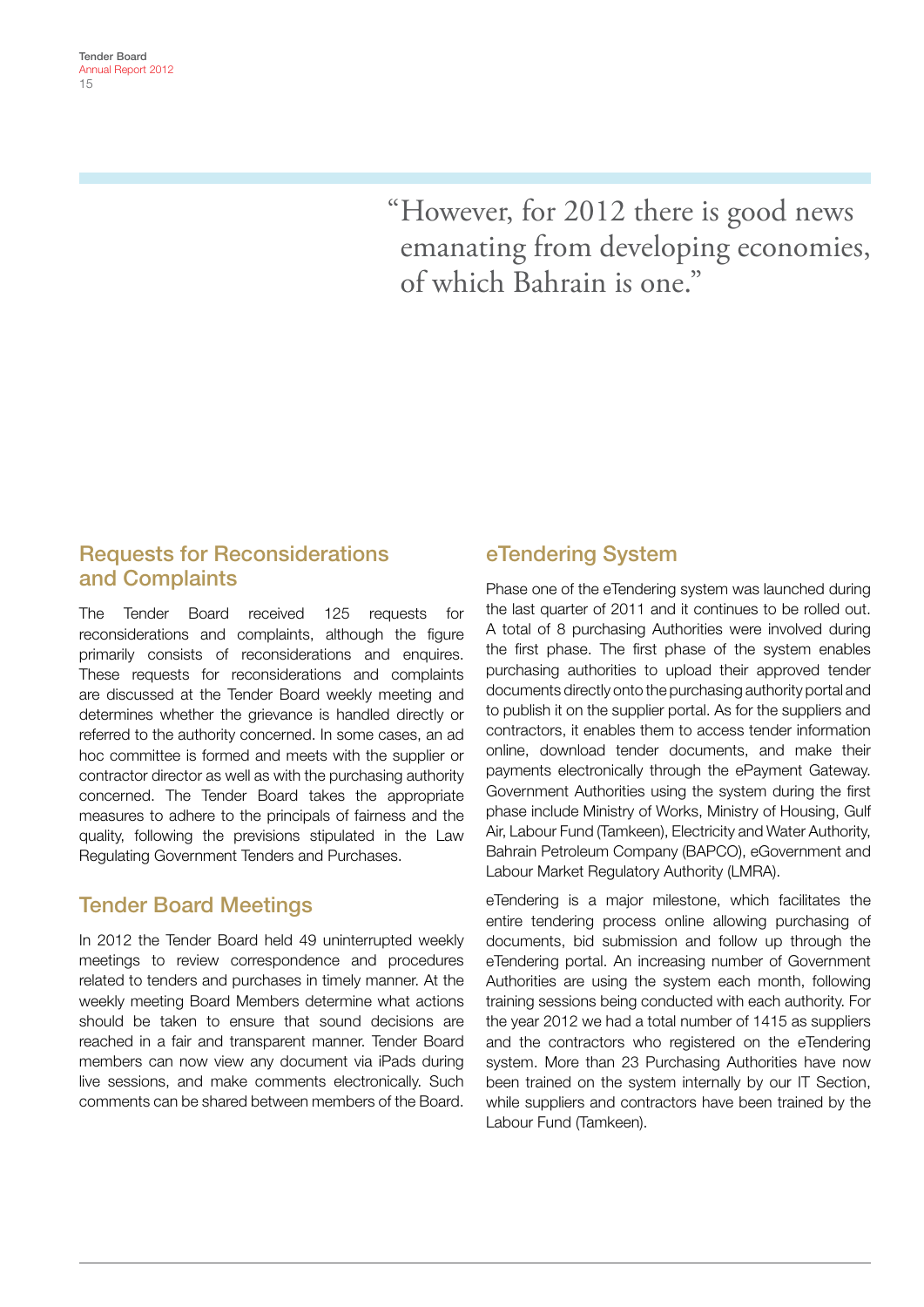

#### Tender Board **Consumer Board Consumer Person 2012**



Speed of Response for the year 2012

**3%** More than 2 weeks  $\blacksquare$  81% 1 to 2 weeks **16%** Less than 1 week

Total number of tenders opened since 2003



#### Digital Archive

2012 saw the completion of a major project, the Document Management System, which is digitalisation of all Tender Board documents from 2008 onwards. The migration to digital has improved operational efficiency, speed up responses to Stakeholders and allowing access to any document through a central online secure database. Now in its second year, the Tender Board uses updated iPads and software to access the digital archives and the electronic documents. Due to the work being accomplished internally, the new archive system is estimated to have saved the government BD 100,000.

#### New Tender Management System

During 2012, the strategy for a new Tender Management System was completed, which is to be rolled out in 2013. The new integrated system will enhance time management and facilitate the internal processing of tendering operation, and it will provide more reporting capability from start to finish,. The System is estimated to have increased financial savings by being managed and developed internally.

#### Organisation Effectiveness Study

As a follow up on the Organisation Effectiveness study completed by McKinsey & Company in 2010, Ernst & Young conducted a study, which has given clear themes for enhancing internal operations. The Tender Board will become more content focused when evaluating proposals, and will further streamline the procurement tendering process. In line with the study, the Tender Board reviewed its organization structure with a view to enhance employee benefits, in order to attract and retain highly qualified staff.

#### Quality Management System Upgrade

In 2012 the Tender Board continued its focus on operational efficiency and enhancement of procedures and performance. For the sixth year running, the Tender Board maintained its quality management system based on ISO 9001: 2008 accreditation, covering turnkey operations including tender preparation, bid submission, procurement, tender awarding, complaints handling and staff development. A Development Committee was also established to review all policies and procedures in order to enhance Tender Board's operational efficiency.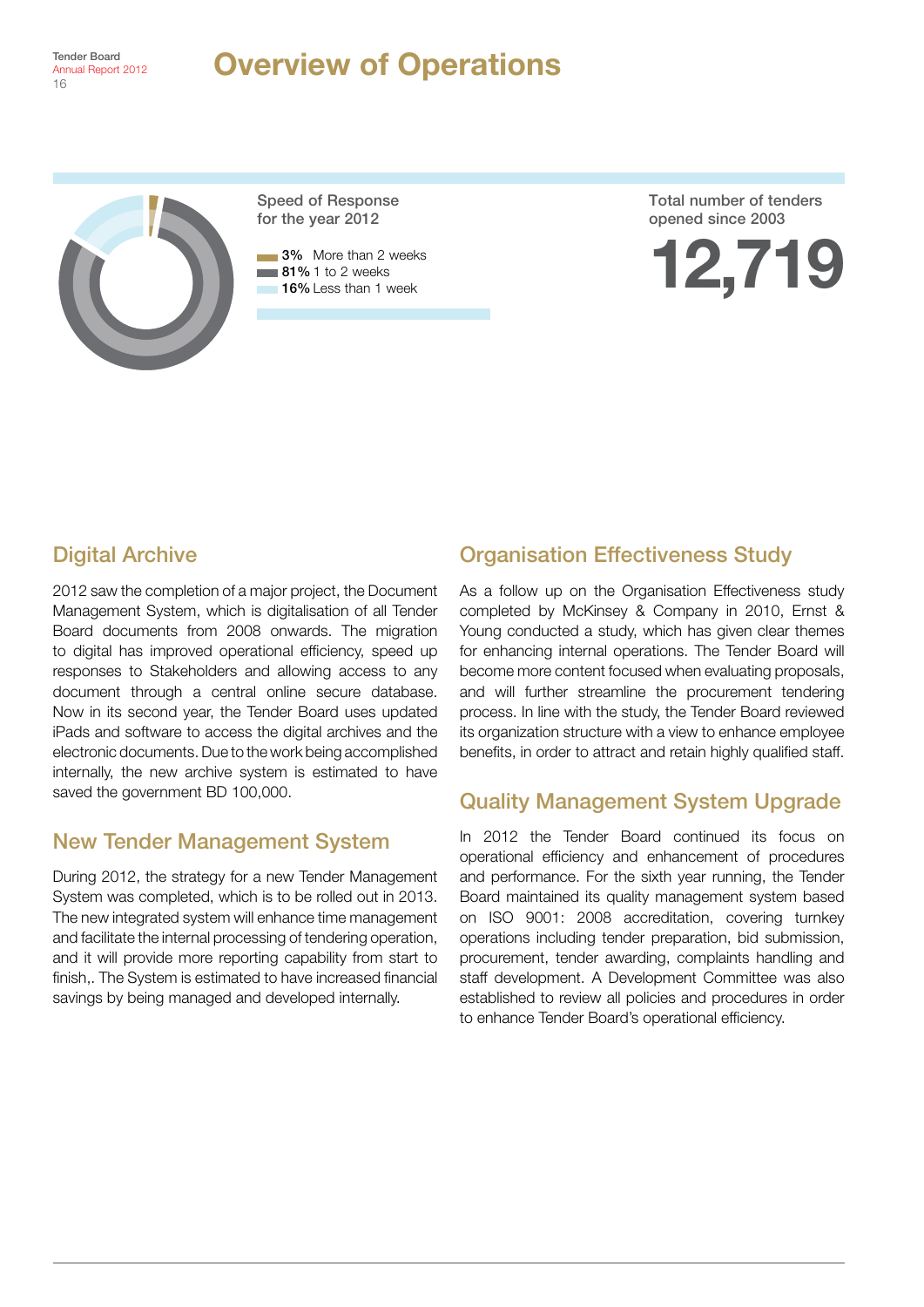



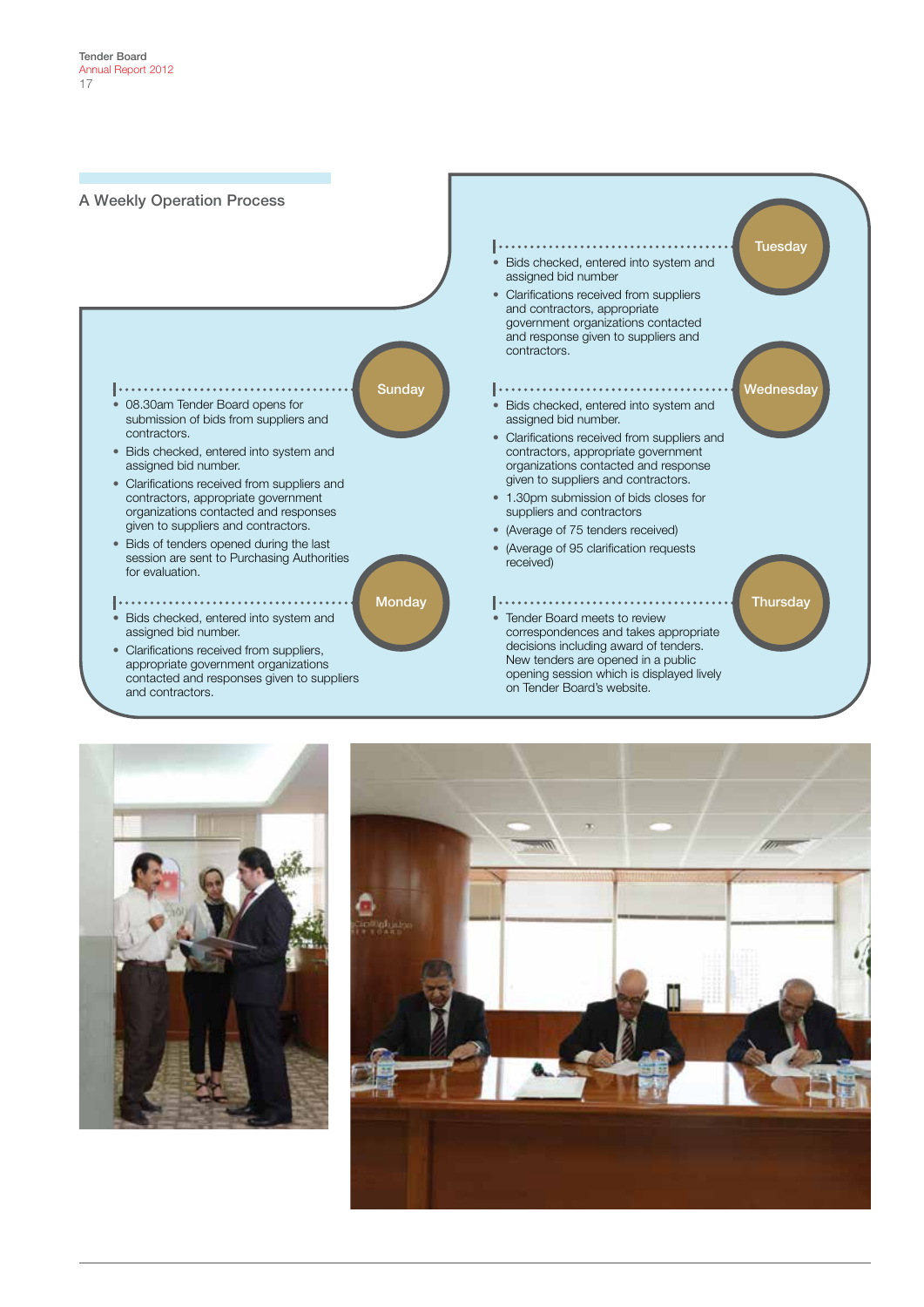#### Overview of Operations

Total number of bids received since 2003







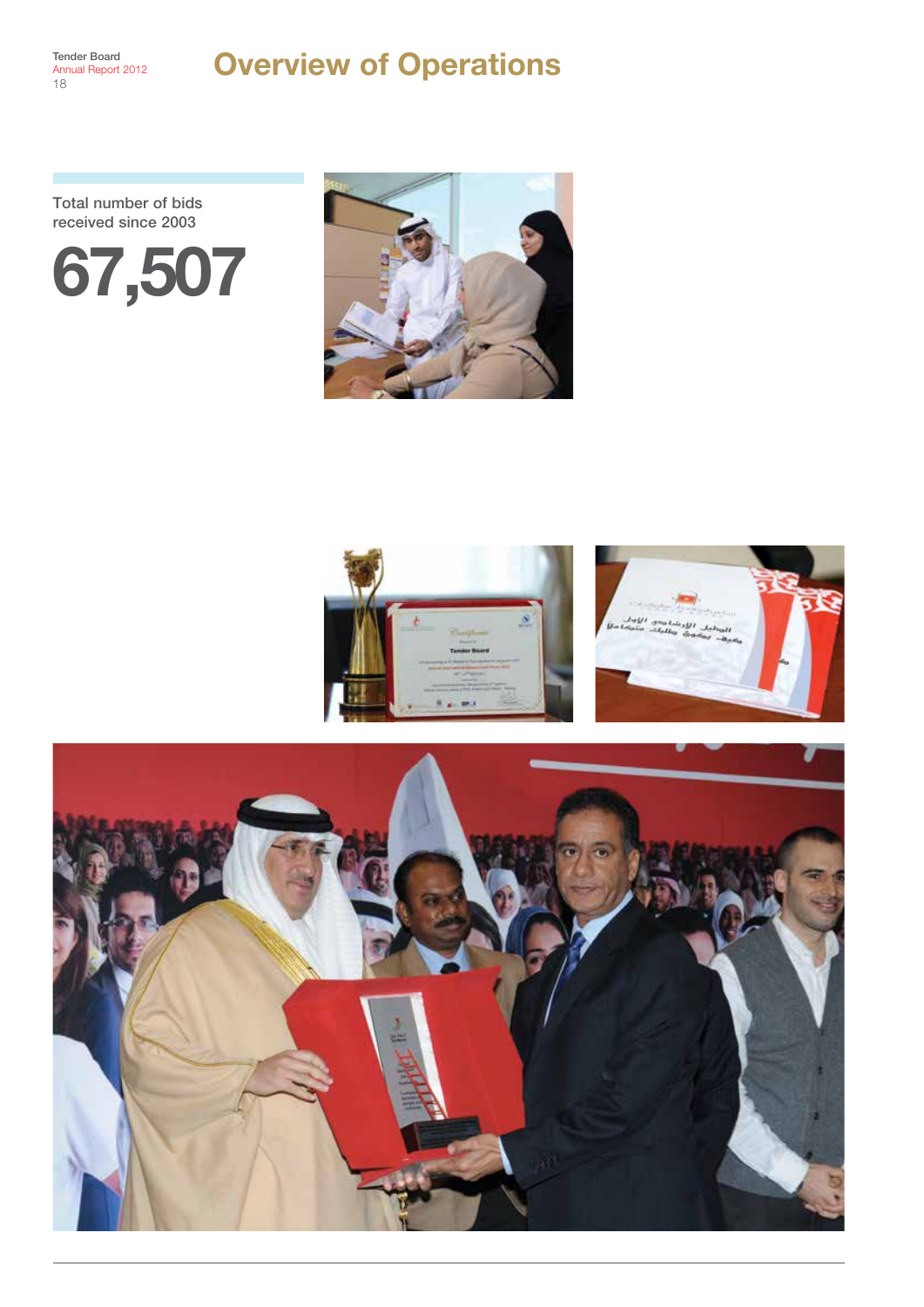"The Human Resources Section is proud to say that three of our team have obtained degrees, and many have completed training sessions to enhance their knowledge and skills."

#### Team Training and Development

The Tender Board continued to invest in its team during 2012. The Human Resources Section is proud to say that three of our team have obtained degrees, and many have completed training sessions to enhance their knowledge and skills. Also, some of our employees participated in different seminars and courses, including the Bahrain International eGovernment Forum, IRCA Approved ISMS Auditor Training, Foundation in Public Finance, Benefits and Pension Rights, Strategic Planning and Leadership. Focusing on training our staff and keeping satisfaction levels high has always been a target. During the year, several promotions also occurred from within the organization.

#### Seminar on Tendering Law and **Procedures**

The Tender Board held its second annual seminar to address Purchasing Authority inquiries. Representatives of Purchasing Authorities and representatives from the Tender Board attended this informative event and discussed several issues related to the tendering process, with a special emphasis on expediting the tendering process within the framework of the Tender Law, its Implementing Regulations and Tender Board decisions and circulars. The Tender Board received feedback from participants that this seminar was imperative in enhancing their knowledge of the tendering procedures, speeding up requests from the Purchasing Authorities, and further sessions have been requested. In another positive step the Technical Affairs Directorate for tenders has issued an informative booklet for the Purchasing Authorities, explaining the procedures and requirements for each stage of the tendering process. Copies of the booklet were distributed to the participants.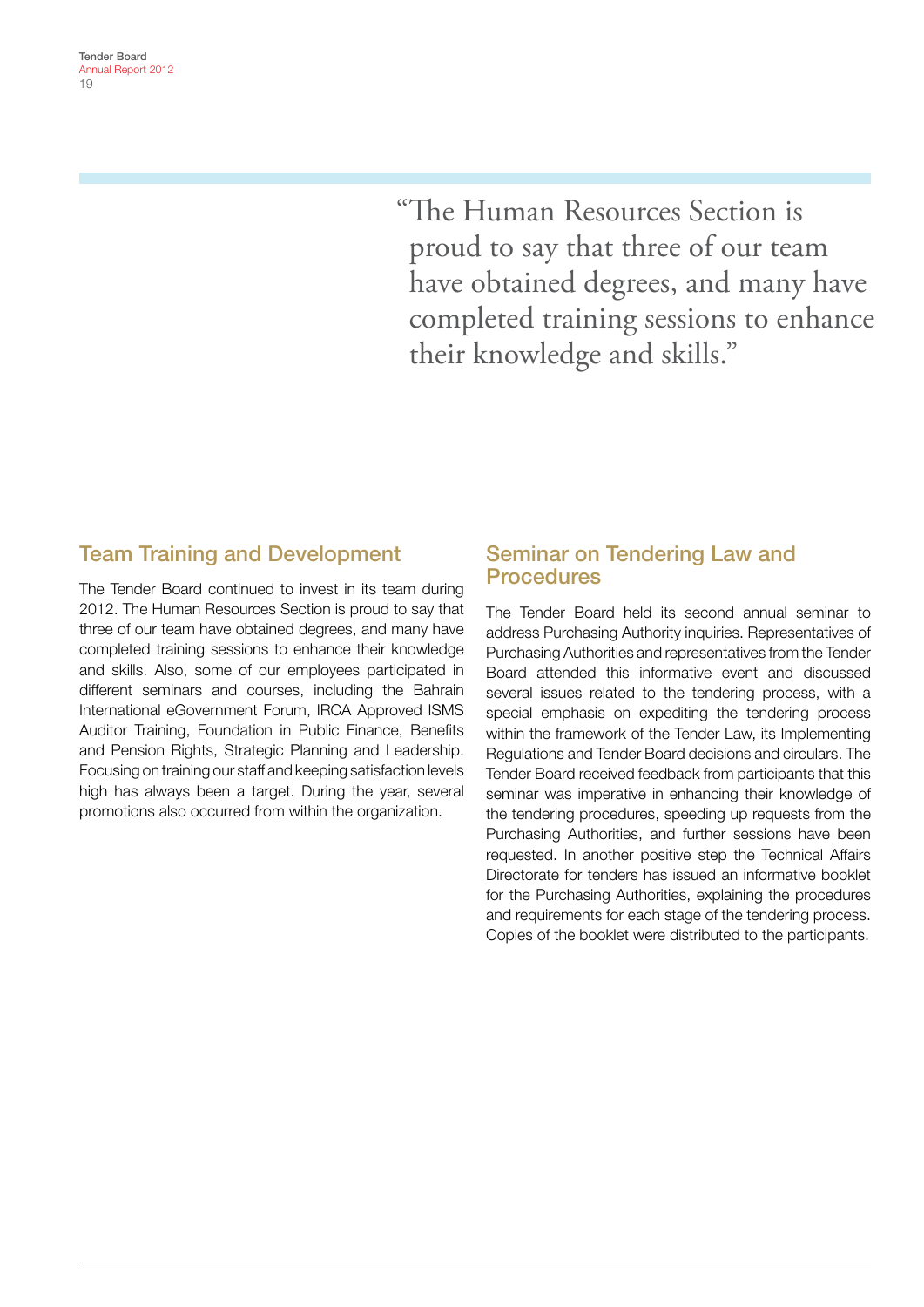#### Number of Tenders Awarded (Sorted by Top 20 Purchasing Authorities)

|                |                                                     | <b>Number of Tenders Awarded</b> |  |  |  |  |  |
|----------------|-----------------------------------------------------|----------------------------------|--|--|--|--|--|
|                |                                                     |                                  |  |  |  |  |  |
| ٦              | Ministry of Health                                  | 349                              |  |  |  |  |  |
| $\overline{2}$ | <b>Central Stores</b>                               | 225                              |  |  |  |  |  |
| 3              | Ministry of Works                                   | 213                              |  |  |  |  |  |
| $\overline{4}$ | <b>Bapco</b>                                        | 207                              |  |  |  |  |  |
| 5              | Electricity & Water Authority                       | 195                              |  |  |  |  |  |
| 6              | <b>Gulf Air</b>                                     | 191                              |  |  |  |  |  |
| 7              | Ministry of Education                               | 155                              |  |  |  |  |  |
| 8              | Ministry of Municipalities Affairs & Urban Planning | 146                              |  |  |  |  |  |
| 9              | Ministry of Culture                                 | 97                               |  |  |  |  |  |
| 10             | 69<br>Ministry of Housing                           |                                  |  |  |  |  |  |
| 11             | General Organization for Youth & Sports             | 44                               |  |  |  |  |  |
| 12             | University of Bahrain                               | 39                               |  |  |  |  |  |
| 13             | Econmic Development Board                           | 39                               |  |  |  |  |  |
| 14             | <b>Information Affairs Authority</b>                | 34                               |  |  |  |  |  |
| 15             | eGovernment Authority                               | 29                               |  |  |  |  |  |
| 16             | Ministry of Social Development                      | 29                               |  |  |  |  |  |
| 17             | Central Informatics Organisation                    | 24                               |  |  |  |  |  |
| 18             | Ministry of Justice and Islamic Affairs             | 24                               |  |  |  |  |  |
| 19             | Ministry of Finance                                 | 24                               |  |  |  |  |  |
| 20             | <b>Tamkeen</b>                                      | 23                               |  |  |  |  |  |

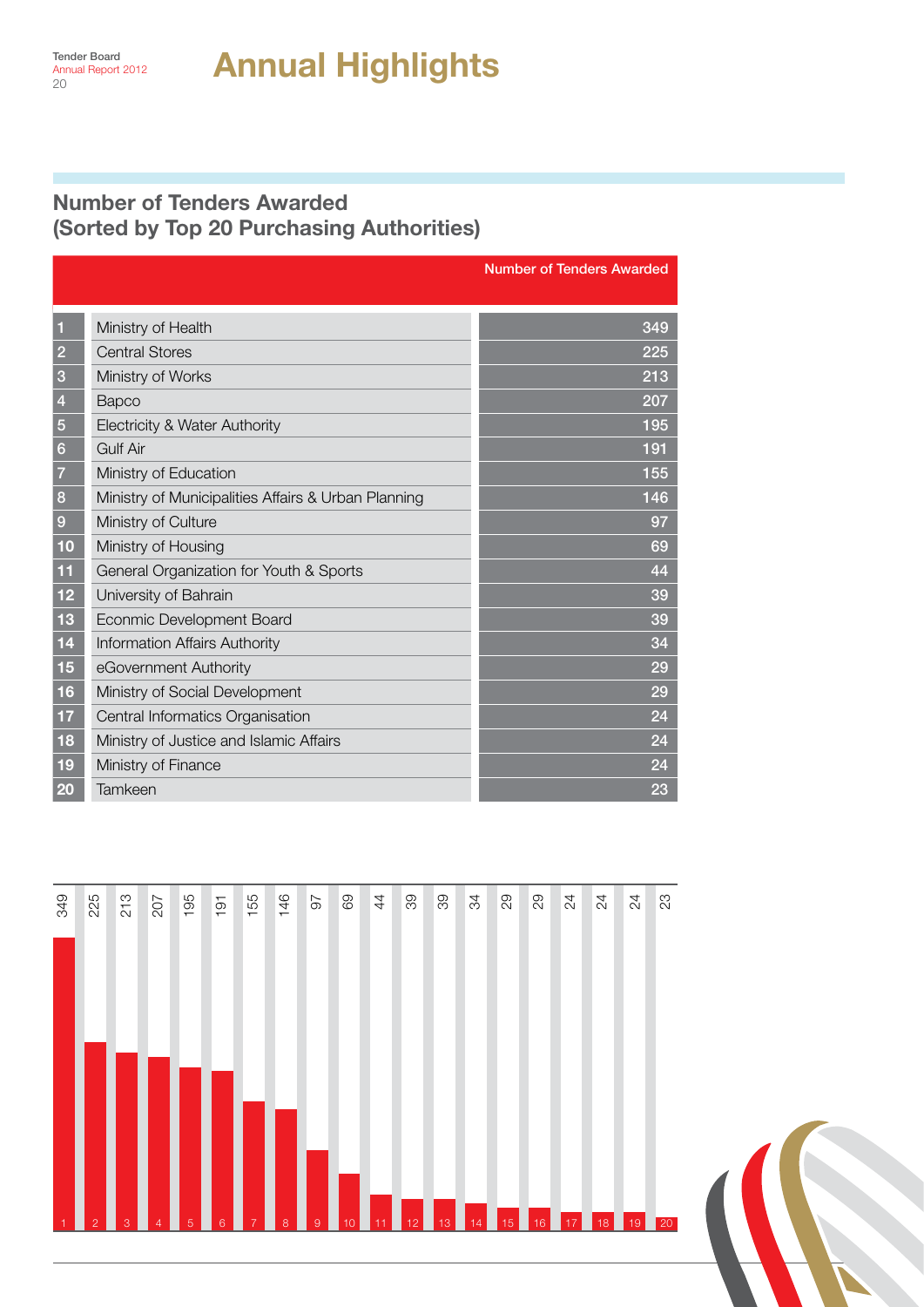#### Value of Tenders Awarded (Sorted by Top 20 Purchasing Authorities)

|                |                                                     | <b>Value of Tenders Awarded</b><br><b>BD Million</b> |
|----------------|-----------------------------------------------------|------------------------------------------------------|
| $\overline{1}$ | <b>Gulf Air</b>                                     | 166,812,410                                          |
| $\overline{2}$ | Bapco                                               | 107,763,429                                          |
| 3              | Electricity & Water Authority                       | 91,658,795                                           |
| $\overline{4}$ | Ministry of Works                                   | 88,155,840                                           |
| $\overline{5}$ | Ministry of Health                                  | 84,598,239                                           |
| $6\phantom{1}$ | Ministry of Housing                                 | 56,494,995                                           |
| $\overline{7}$ | <b>Central Stores</b>                               | 45,696,177                                           |
| 8              | Ministry of Municipalities Affairs & Urban Planning | 33,901,574                                           |
| 9              | General Organization for Youth & Sports             | 19,793,764                                           |
| 10             | Ministry of Education                               | 13,799,604                                           |
| 11             | Information Affairs Authority                       | 11,654,815                                           |
| 12             | National Oil & Gas Authority                        | 10,494,590                                           |
| 13             | Economic Development Board                          | 10,081,443                                           |
| 14             | Tamkeen                                             | 9,360,284                                            |
| 15             | eGovernment Authority                               | 8,806,376                                            |
| 16             | <b>Gulf Aviation Academy</b>                        | 7,989,284                                            |
| 17             | Ministry of Culture                                 | 7,392,119                                            |
| 18             | <b>Bahrain International Circuit</b>                | 6,119,194                                            |
| 19             | Ministry of Transportation                          | 6,057,493                                            |
| 20             | Social Insurance Organisation                       | 5,283,620                                            |



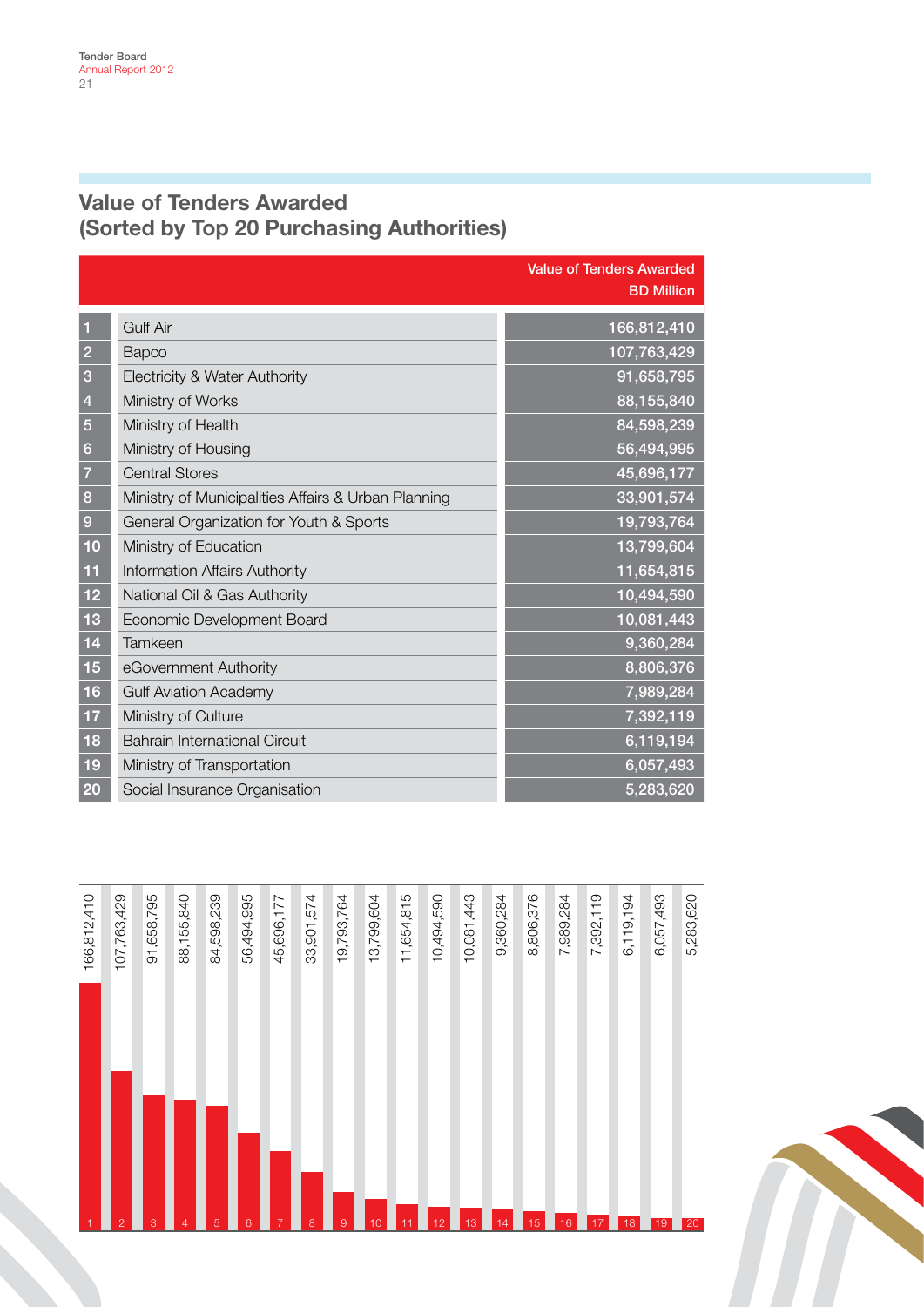#### Total Number of Tenders Awarded in 2012

|                |                 | <b>Number of Tenders Awarded</b> |
|----------------|-----------------|----------------------------------|
|                |                 |                                  |
| 1              | January         | 165                              |
| $\overline{2}$ | February        | 156                              |
| 3              | March           | 138                              |
| $\overline{4}$ | April           | 188                              |
| 5              | May             | 142                              |
| 6              | June            | 150                              |
| $\overline{7}$ | July            | 195                              |
| 8              | August          | 106                              |
| 9              | September       | 173                              |
| 10             | October         | 92                               |
| 11             | <b>November</b> | 190                              |
| 12             | <b>December</b> | 191                              |
|                | Total           | 1,886                            |





Total Number of Tenders Awarded in 2012

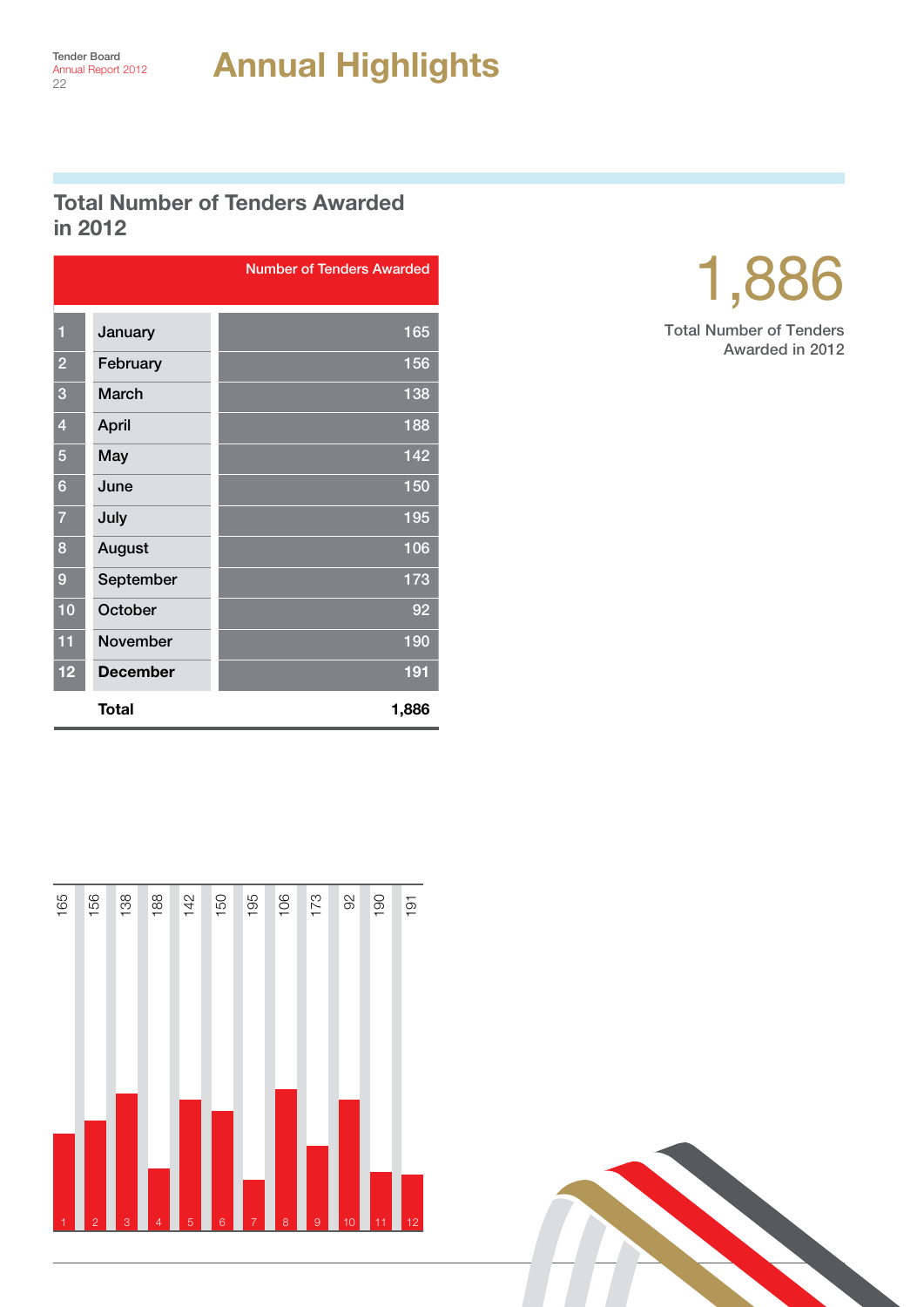#### Total Value of Tenders Awarded in 2012

|                |                 | <b>Value of Tenders Awarded</b><br><b>BD Million</b> |
|----------------|-----------------|------------------------------------------------------|
| 1              | January         | 71,063,153                                           |
| $\overline{2}$ | February        | 125,953,696                                          |
| 3              | March           | 49,683,159                                           |
| 4              | April           | 100,780,014                                          |
| 5              | May             | 48,464,780                                           |
| 6              | June            | 34,397,461                                           |
| 7              | July            | 129,351,134                                          |
| 8              | August          | 38,195,020                                           |
| 9              | September       | 67,937,597                                           |
| 10             | October         | 32,981,504                                           |
| 11             | <b>November</b> | 104,498,420                                          |
| 12             | <b>December</b> | 102,332,890                                          |
|                | Total           | 905,638,833                                          |





Total Value of Tenders Awarded in 2012

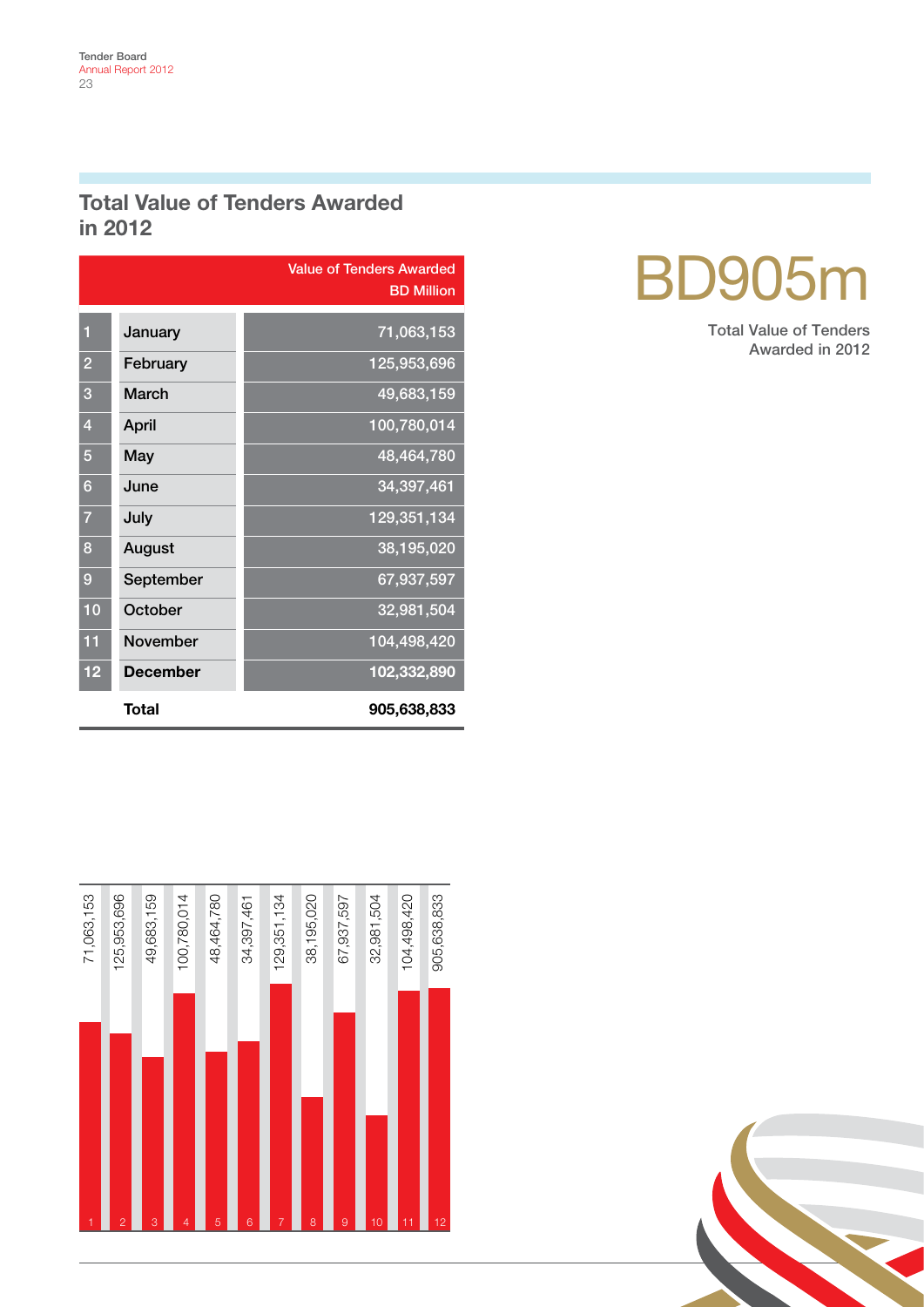#### Total Number of Tenders Opened in 2012

| January<br>February<br>$\overline{2}$<br>March<br>$\overline{3}$<br><b>April</b><br>$\vert$ 4<br>$\overline{5}$<br>May<br>$6\phantom{1}6$<br>June<br>July<br>$\overline{7}$<br>August<br>8<br>September<br>9<br>October<br>10<br>11<br>November<br><b>December</b><br>12<br><b>Total</b><br>99<br>149<br>$84$<br>25<br>72 |  |  |  |  |     |     |     |    |    |     | <b>Number of Tenders Opened</b> |  |
|---------------------------------------------------------------------------------------------------------------------------------------------------------------------------------------------------------------------------------------------------------------------------------------------------------------------------|--|--|--|--|-----|-----|-----|----|----|-----|---------------------------------|--|
|                                                                                                                                                                                                                                                                                                                           |  |  |  |  |     |     |     |    |    |     | 72                              |  |
|                                                                                                                                                                                                                                                                                                                           |  |  |  |  |     | 99  |     |    |    |     |                                 |  |
|                                                                                                                                                                                                                                                                                                                           |  |  |  |  |     | 149 |     |    |    |     |                                 |  |
|                                                                                                                                                                                                                                                                                                                           |  |  |  |  | 84  |     |     |    |    |     |                                 |  |
|                                                                                                                                                                                                                                                                                                                           |  |  |  |  | 125 |     |     |    |    |     |                                 |  |
|                                                                                                                                                                                                                                                                                                                           |  |  |  |  | 106 |     |     |    |    |     |                                 |  |
|                                                                                                                                                                                                                                                                                                                           |  |  |  |  |     |     |     |    |    |     | 69                              |  |
|                                                                                                                                                                                                                                                                                                                           |  |  |  |  |     |     |     |    |    |     | 113                             |  |
|                                                                                                                                                                                                                                                                                                                           |  |  |  |  |     |     |     |    |    |     | 72                              |  |
|                                                                                                                                                                                                                                                                                                                           |  |  |  |  |     |     |     |    |    |     | 98<br>113                       |  |
|                                                                                                                                                                                                                                                                                                                           |  |  |  |  |     |     |     |    |    |     | 80                              |  |
|                                                                                                                                                                                                                                                                                                                           |  |  |  |  |     |     |     |    |    |     |                                 |  |
|                                                                                                                                                                                                                                                                                                                           |  |  |  |  |     |     |     |    |    |     | 1,180                           |  |
|                                                                                                                                                                                                                                                                                                                           |  |  |  |  |     |     |     |    |    |     |                                 |  |
|                                                                                                                                                                                                                                                                                                                           |  |  |  |  |     |     |     |    |    |     |                                 |  |
|                                                                                                                                                                                                                                                                                                                           |  |  |  |  |     |     |     |    |    |     |                                 |  |
|                                                                                                                                                                                                                                                                                                                           |  |  |  |  |     |     |     |    |    |     |                                 |  |
|                                                                                                                                                                                                                                                                                                                           |  |  |  |  | 106 | 69  | 113 | 72 | 86 | 113 | $\infty$                        |  |
|                                                                                                                                                                                                                                                                                                                           |  |  |  |  |     |     |     |    |    |     |                                 |  |
|                                                                                                                                                                                                                                                                                                                           |  |  |  |  |     |     |     |    |    |     |                                 |  |
|                                                                                                                                                                                                                                                                                                                           |  |  |  |  |     |     |     |    |    |     |                                 |  |
|                                                                                                                                                                                                                                                                                                                           |  |  |  |  |     |     |     |    |    |     |                                 |  |
|                                                                                                                                                                                                                                                                                                                           |  |  |  |  |     |     |     |    |    |     |                                 |  |
|                                                                                                                                                                                                                                                                                                                           |  |  |  |  |     |     |     |    |    |     |                                 |  |
|                                                                                                                                                                                                                                                                                                                           |  |  |  |  |     |     |     |    |    |     |                                 |  |
|                                                                                                                                                                                                                                                                                                                           |  |  |  |  |     |     |     |    |    |     |                                 |  |
|                                                                                                                                                                                                                                                                                                                           |  |  |  |  |     |     |     |    |    |     |                                 |  |



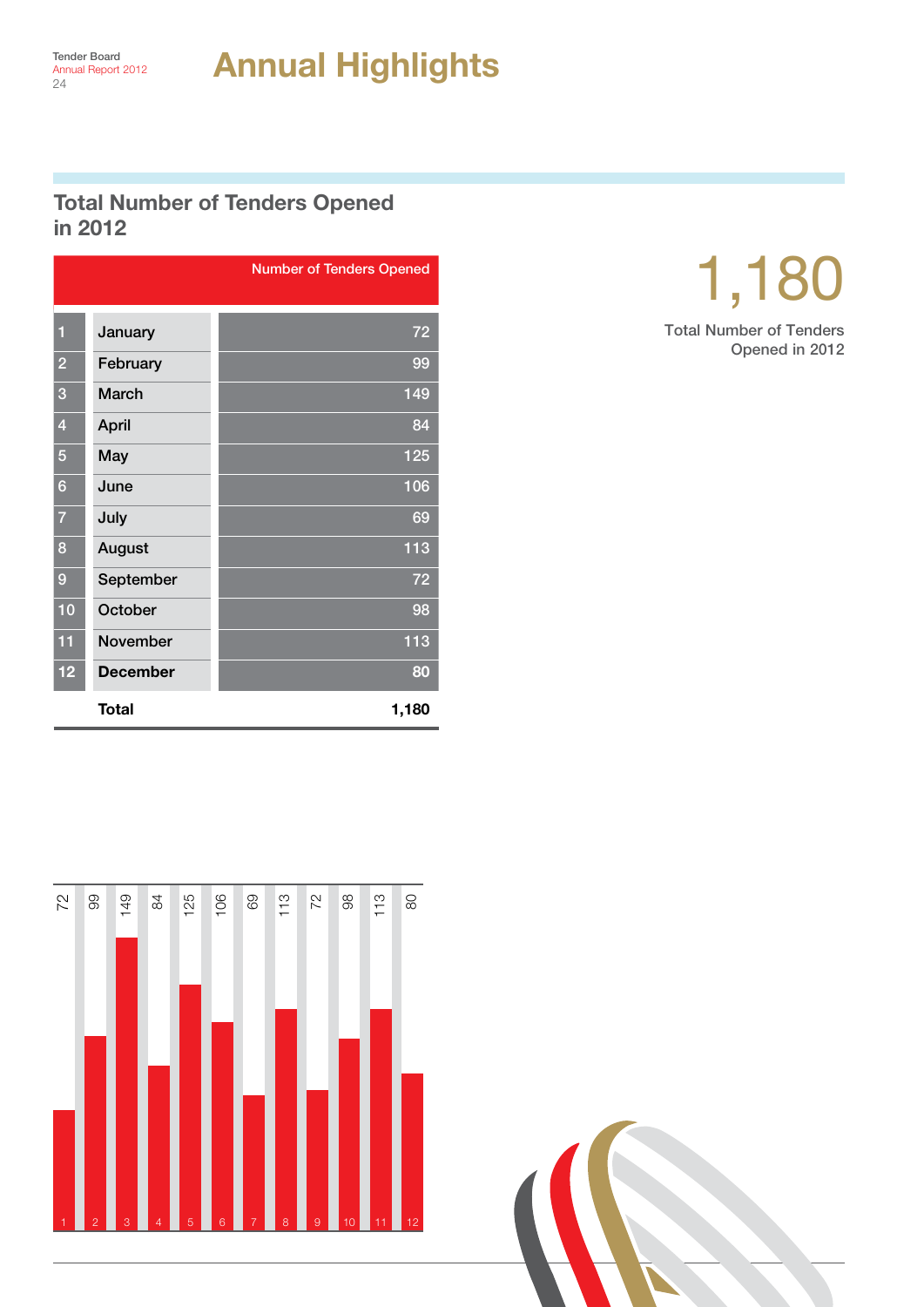#### Total Value of Tenders Opened in 2012

|                |                 | <b>Value of Tenders Opened</b><br><b>BD Million</b> |
|----------------|-----------------|-----------------------------------------------------|
| 1              | January         | 26,005,741                                          |
| $\overline{2}$ | February        | 70,389,445                                          |
| 3              | March           | 70,083,626                                          |
| $\overline{4}$ | April           | 58,825,579                                          |
| 5              | May             | 85,868,533                                          |
| 6              | June            | 46,272,578                                          |
| 7              | July            | 51,778,435                                          |
| 8              | August          | 45,221,476                                          |
| 9              | September       | 63,328,596                                          |
| 10             | October         | 33,544,129                                          |
| 11             | <b>November</b> | 57,856,976                                          |
| 12             | <b>December</b> | 129,497,423                                         |
|                | Total           | 738,672,537                                         |



## BD738m

Total Value of Tenders Opened in 2012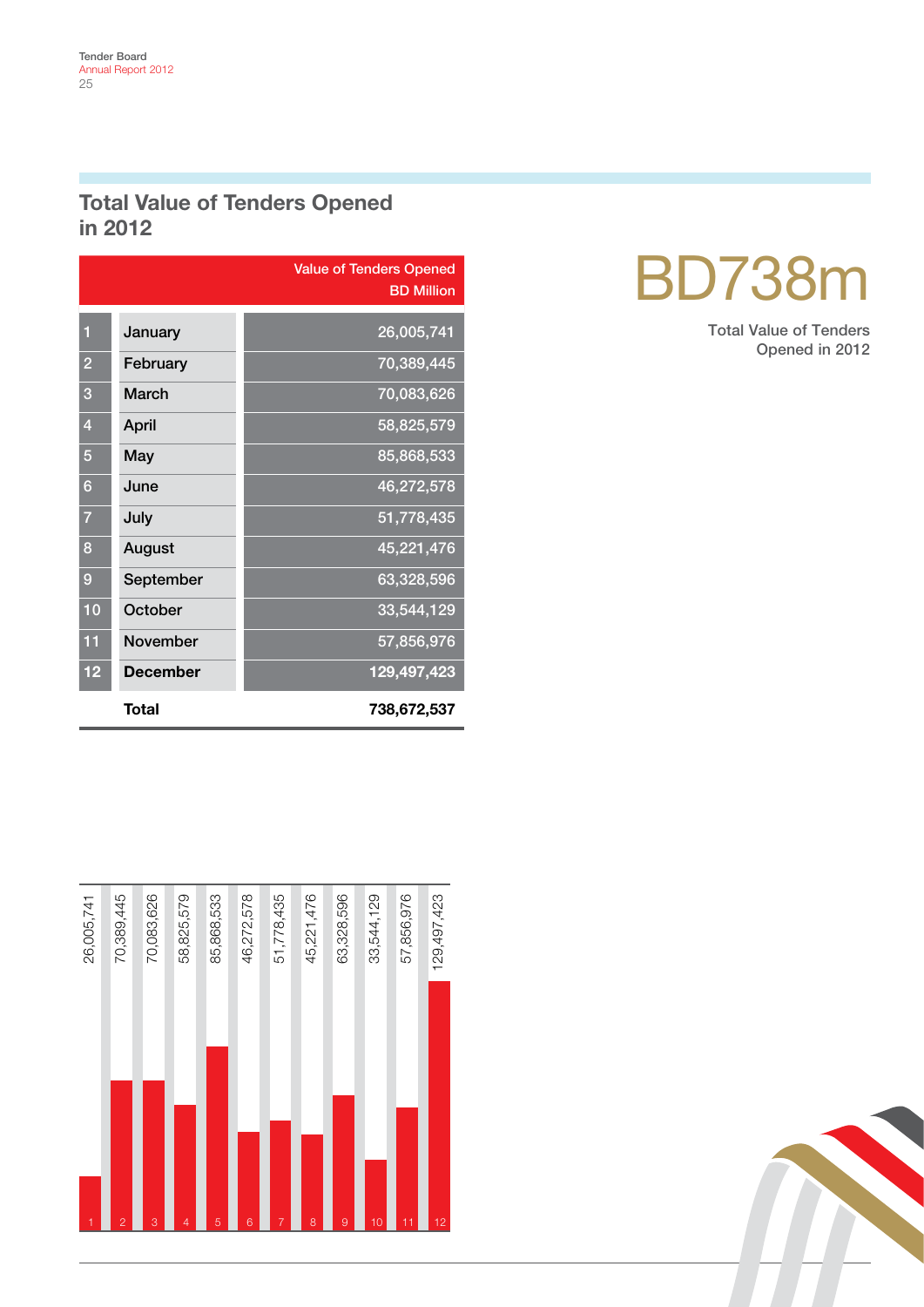#### Total Number of Tenders Awarded since 2003

|                |              | <b>Number of Tenders Awarded</b> |
|----------------|--------------|----------------------------------|
|                |              |                                  |
| $\mathbf{1}$   | 2003         | 1,142                            |
| $\overline{2}$ | 2004         | 1,386                            |
| 3              | 2005         | 1,422                            |
| $\overline{4}$ | 2006         | 1,703                            |
| 5              | 2007         | 1,929                            |
| 6              | 2008         | 2,052                            |
| $\overline{7}$ | 2009         | 1,809                            |
| 8              | 2010         | 2,160                            |
| 9              | 2011         | 1,769                            |
| 10             | 2012         | 1,886                            |
|                | <b>Total</b> | 17,258                           |



Total Number of Tenders Awarded since 2003



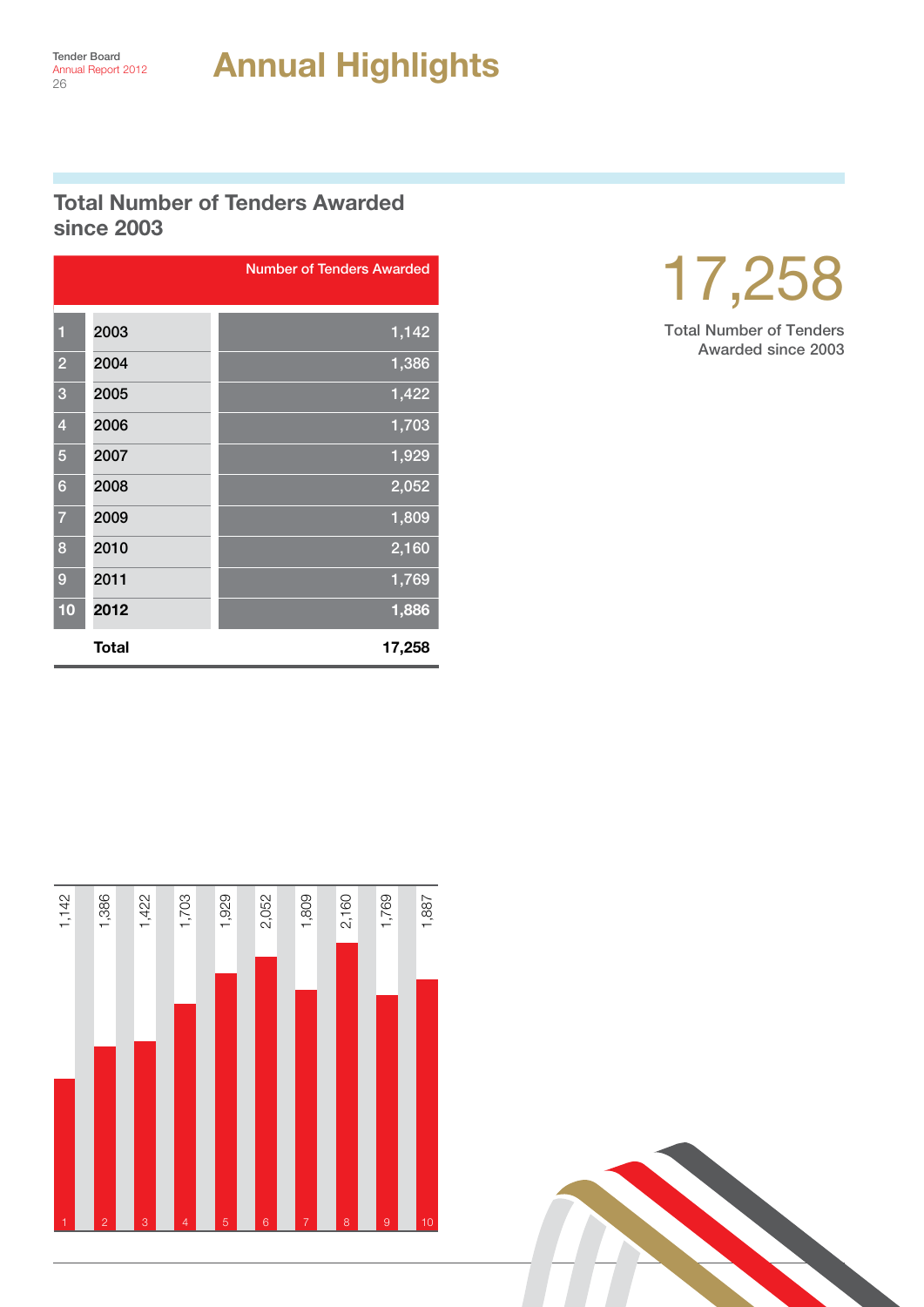#### Total Value of Tenders Awarded since 2003

|                         |              | <b>Value of Tenders Awarded</b><br><b>BD Million</b> |
|-------------------------|--------------|------------------------------------------------------|
| 1                       | 2003         | 376                                                  |
|                         |              |                                                      |
| $\overline{2}$          | 2004         | 243                                                  |
| 3                       | 2005         | 640                                                  |
| $\overline{\mathbf{4}}$ | 2006         | 683                                                  |
| 5                       | 2007         | 757                                                  |
| $6\phantom{1}6$         | 2008         | 1,244                                                |
| $\overline{7}$          | 2009         | 1,642                                                |
| 8                       | 2010         | 1,265                                                |
| 9                       | 2011         | 1,188                                                |
| 10                      | 2012         | 905                                                  |
|                         | <b>Total</b> | 8,943                                                |

## BD8,943m

Total Value of Tenders Awarded since 2003



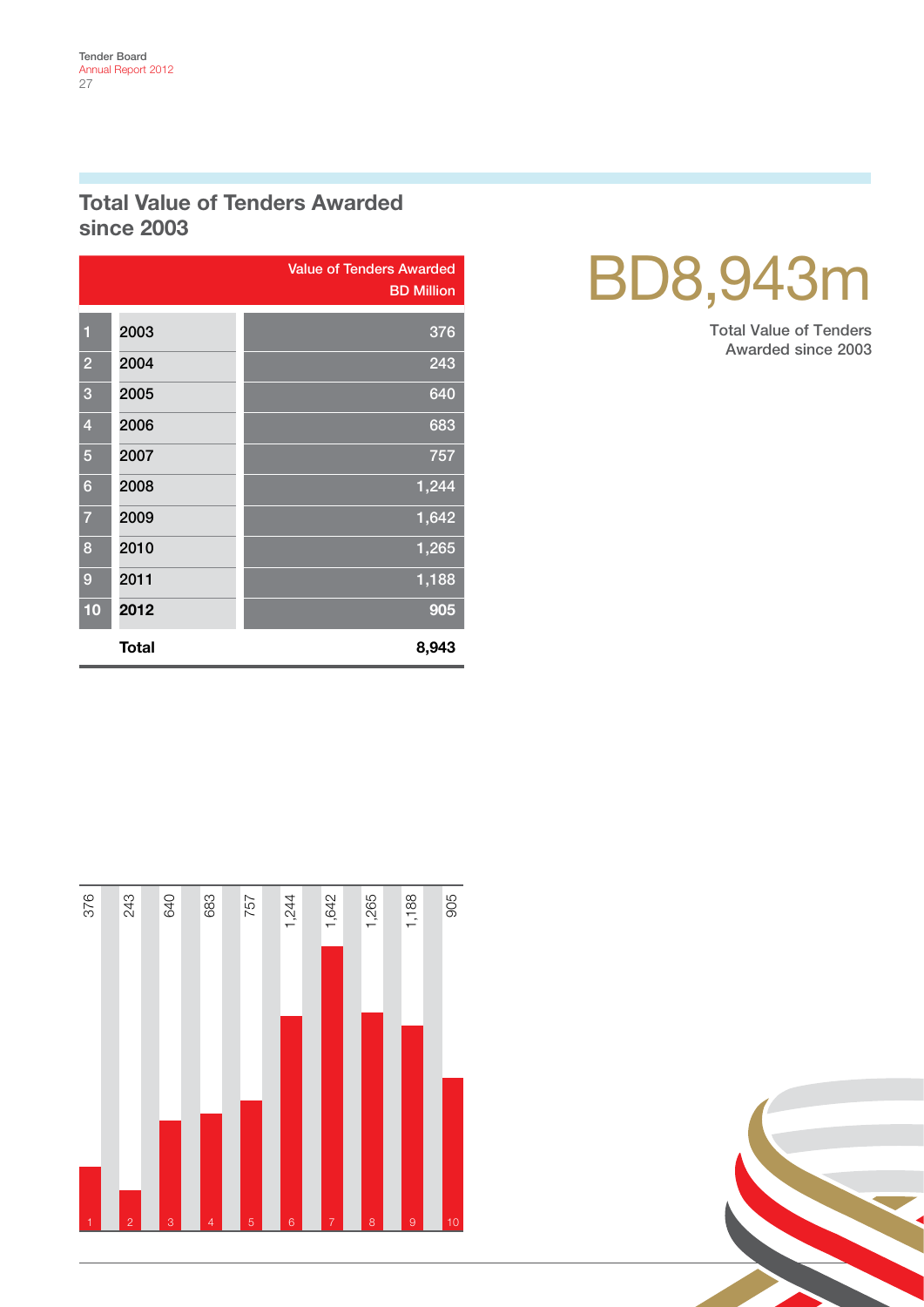#### Total Number of Tenders Opened since 2003

|                         |              | <b>Number of Tenders Opened</b> |
|-------------------------|--------------|---------------------------------|
|                         |              |                                 |
| $\blacksquare$          | 2003         | 1,085                           |
| $\overline{2}$          | 2004         | 1,114                           |
| 3                       | 2005         | 1,245                           |
| $\overline{\mathbf{4}}$ | 2006         | 1,327                           |
| 5                       | 2007         | 1,568                           |
| 6                       | 2008         | 1,426                           |
| $\overline{7}$          | 2009         | 1,213                           |
| 8                       | 2010         | 1,432                           |
| 9                       | 2011         | 1,129                           |
| 10                      | 2012         | 1,180                           |
|                         | <b>Total</b> | 12,719                          |



Total Number of Tenders Opened since 2003



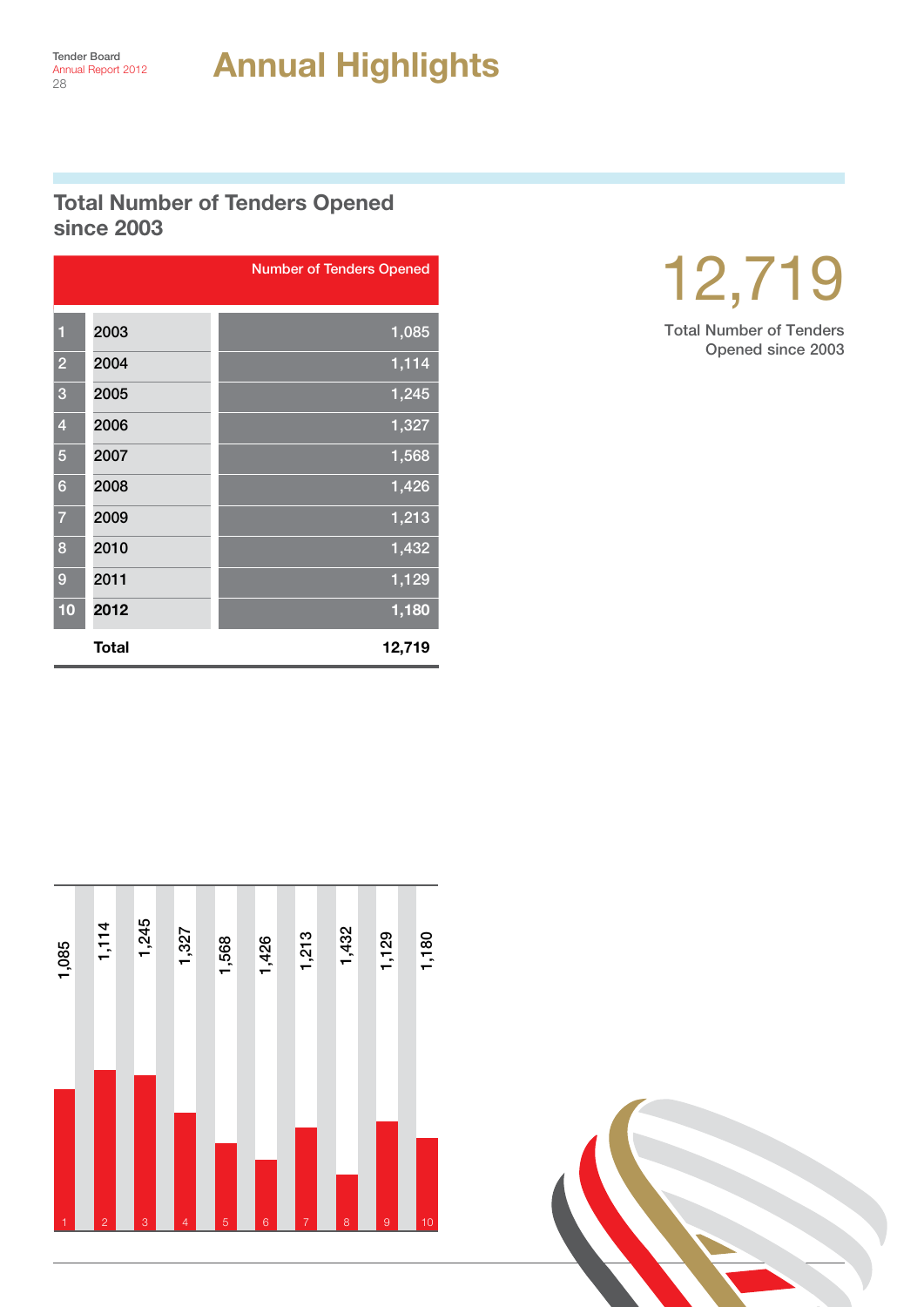#### Total Value of Tender Opened since 2003

|                 |              | <b>Value of Tenders Opened</b><br><b>BD</b> Million |
|-----------------|--------------|-----------------------------------------------------|
| 1               | 2003         | 454                                                 |
| $\overline{2}$  | 2004         | 587                                                 |
| 3               | 2005         | 651                                                 |
| $\overline{4}$  | 2006         | 624                                                 |
| 5               | 2007         | 868                                                 |
| $6\phantom{1}6$ | 2008         | 1,498                                               |
| $\overline{7}$  | 2009         | 1,616                                               |
| 8               | 2010         | 1,121                                               |
| 9               | 2011         | 1,077                                               |
| 10              | 2012         | 738                                                 |
|                 | <b>Total</b> | 9,234                                               |

## BD9,234m

Total Value of Tender Opened since 2003



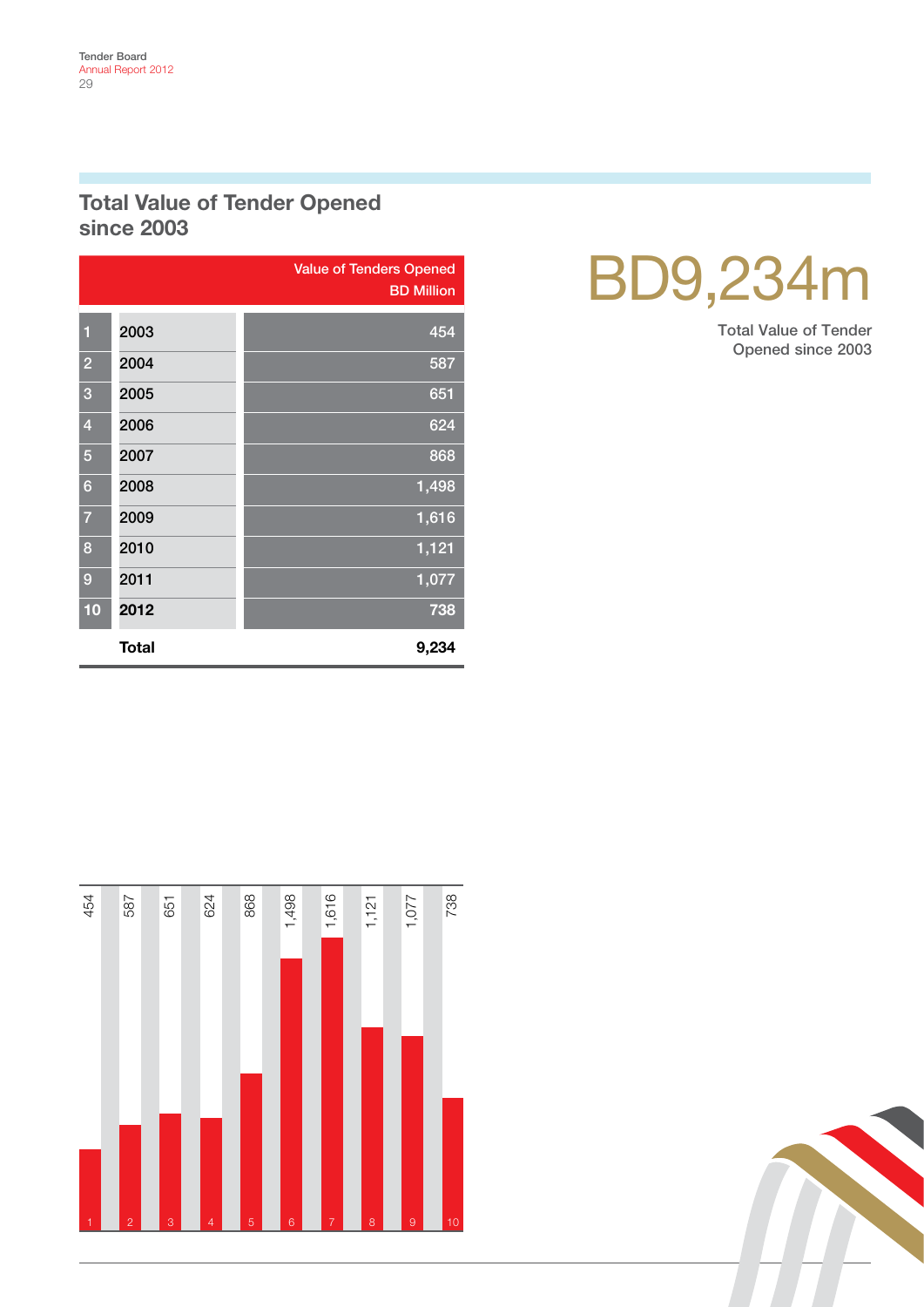#### At a Galance

Tender Board Annual Report 2012 30



- 1. Honoring the Tender Board to the Electricity and Water Authority for being the most government Authority widely used eTendering system.
- 2. The Chairman of the Tender Board Eng. Basim Bin Yacob Al Hamer meeting with the press during the tendering procedures seminar.
- 3. Meeting between The Chairman of the Tender Board Eng. Basim Bin Yacob Al Hamer and the current Tender Board members with the previous chairman and previous Tender Board members.
- 4. Honoring the Tender Board to His Excellency Dr. Abdul Hussain bin Ali Mirza, the previous chairman of the Tender Board.
- 5. His Royal Highness Prince Khalifa bin Salman Al Khalifa the Prime Minster of the Kingdom of Bahrain receiving the Tender Board chairman and the Tender Board members at its second cycle.
- 6. One of the Tender Board weekly meetings at its second cycle.
- 7. Two of the Tender Board awards.
- 8. His Royal Highness Prince Khalifa bin Salman Al Khalifa the Prime Minster of the Kingdom of Bahrain receive the Tender Board 2011 Annual Report.
- 9. His Royal Highness Prince Khalifa bin Salman Al Khalifa the Prime Minster of the Kingdom of Bahrain receiving theTender Board chairman and the Tender Board members to present the Tender Board 2011 Annual Report.
- 10. The Tender Board received in 2009 the Bahrain eGovernment Excellence Award for the best eServices.
- 11. The tendering procedures seminar organised by the Tender Board for the Government Authorities.
- 12. His Royal Highness Prince Khalifa bin Salman Al Khalifa the Prime Minster of the Kingdom of Bahrain receiving the Tender Board chairman and the Tender Board members.
- 13. His Highness Sheikh Mohammed bin Mubarak Al Khalifa launches the eTendering system.